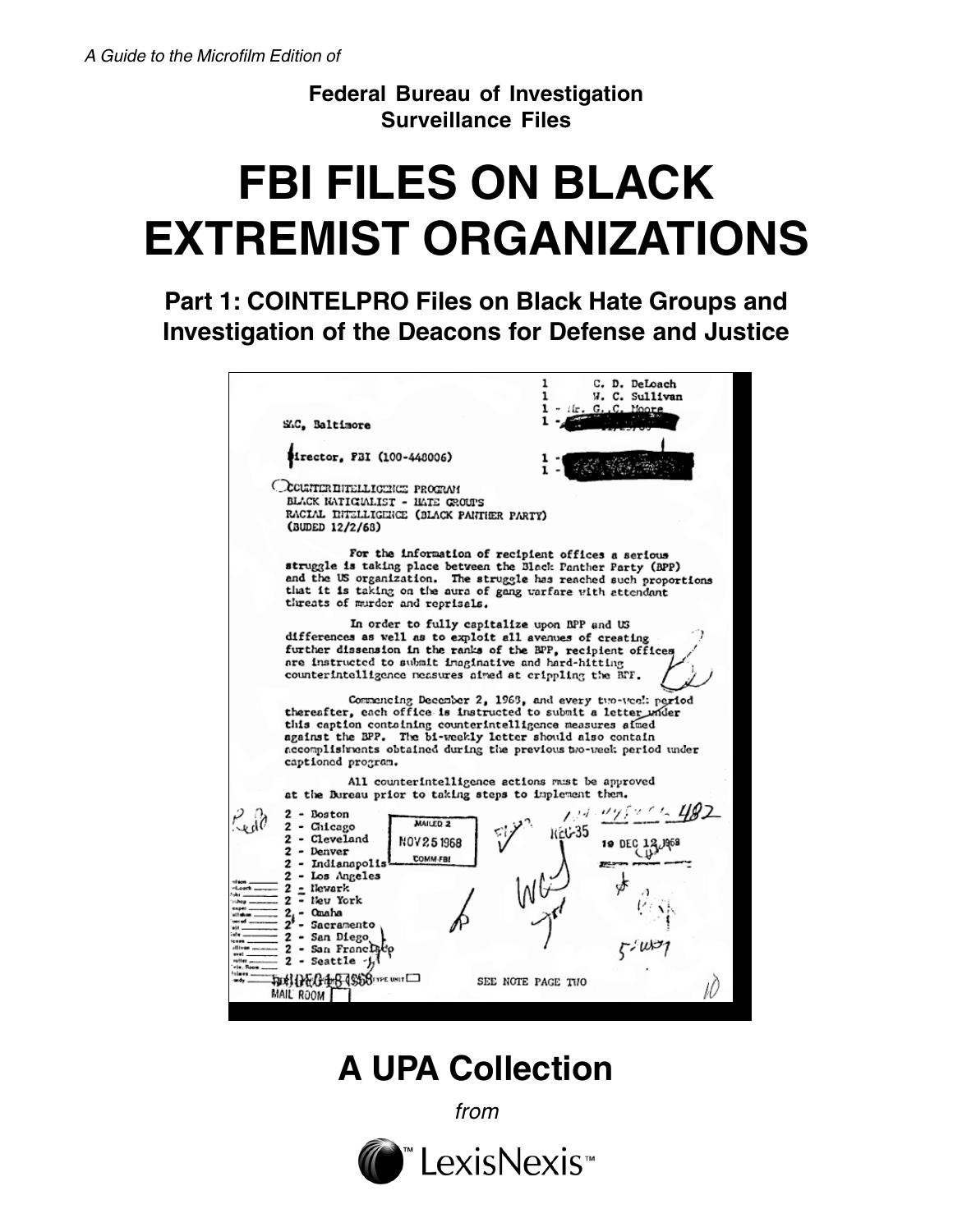Cover: Document from Reel 2, Frame 0012 of the collection.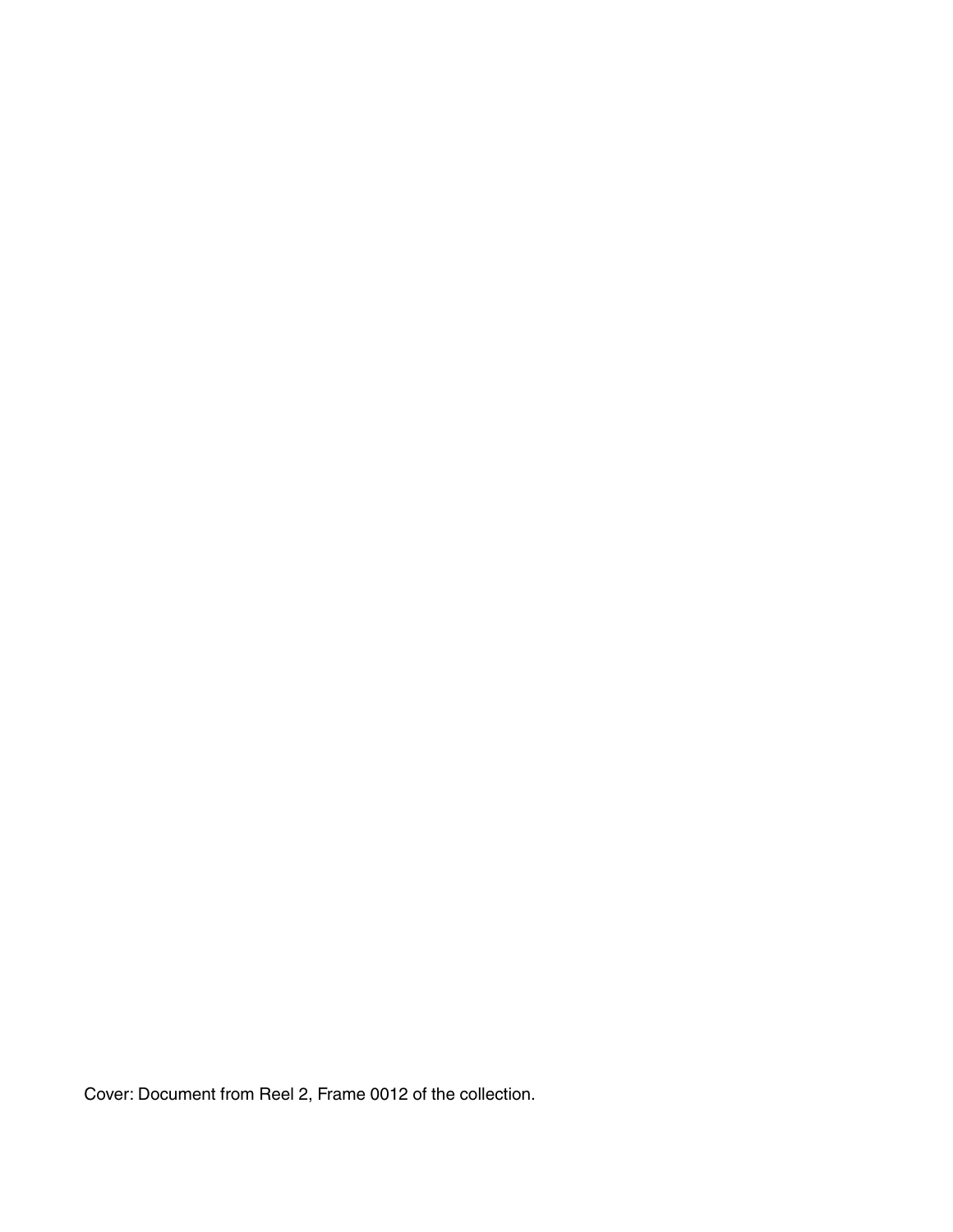**Federal Bureau of Investigation Surveillance Files**

# **FBI Files on Black Extremist Organizations**

**Part 1: COINTELPRO Files on Black Hate Groups and Investigation of the Deacons for Defense and Justice**

> **Project Editor Robert E. Lester**

**Guide compiled by Daniel Lewis**

**A UPA Collection from**



**7500 Old Georgetown Road • Bethesda, MD 20814-6126**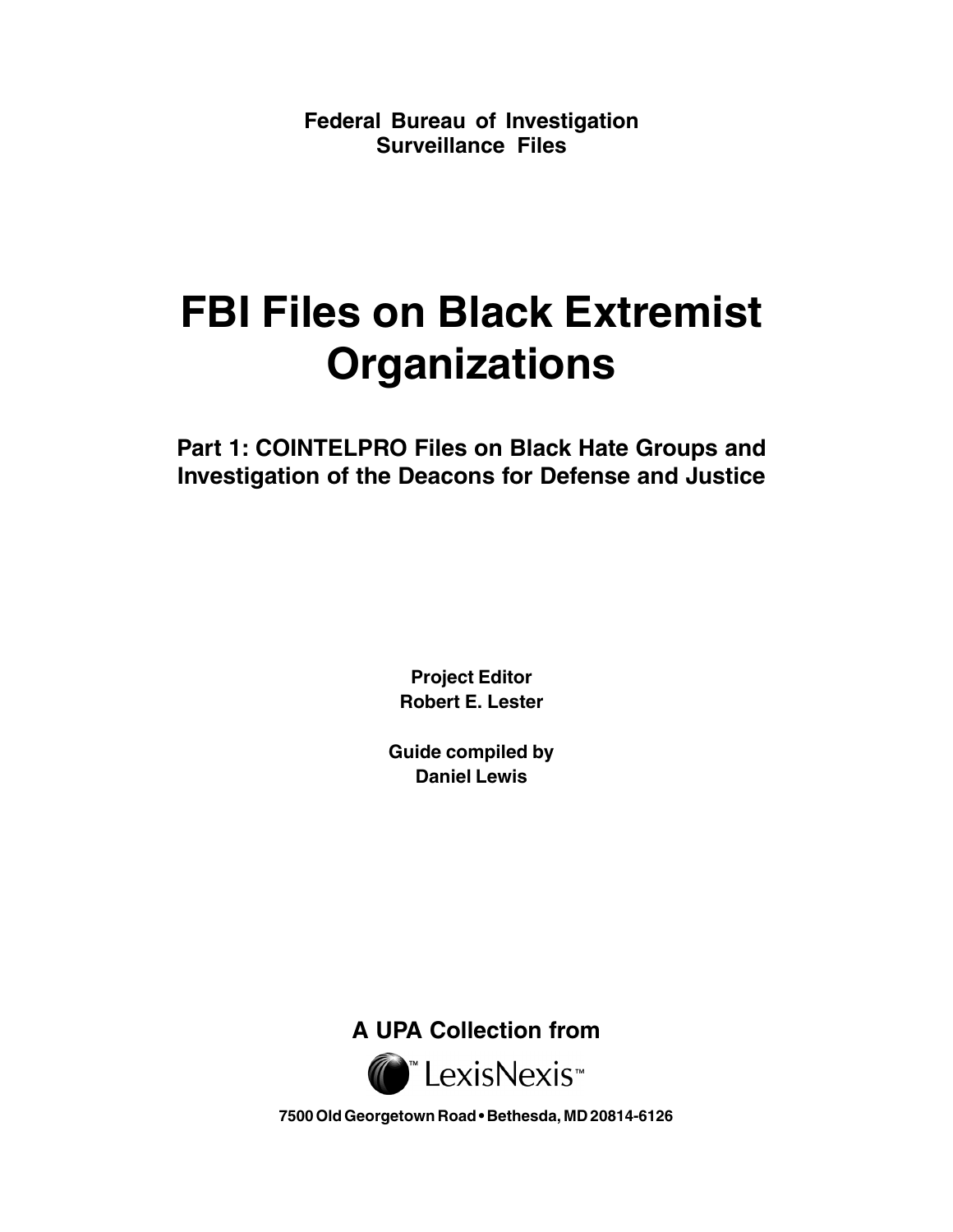#### **Library of Congress Cataloging-in-Publication Data**

FBI files on Black extremist organizations [microform].

 microfilm reels ; 35 mm. — (Federal Bureau of Investigation surveillance files) Contents: pt. 1. Cointelpro files on black hate groups and investigation of the Deacons for Defense and Justice

 Accompanied by a printed guide compiled by Daniel Lewis, entitled: Guide to the microfilm edition of FBI files on Black extremist organizations.

ISBN 0-88692-739-0

 1. African Americans—Civil rights—History—20th century—Sources. 2. African Americans—Politics and government—20th century—Sources. 3. United States— Race relations—20th century—Sources. 4. Racism—United States—History—20th century—Sources. 5. United States. Federal Bureau of Investigation—Archives. I. Lewis, Daniel, 1972– II. University Publications of America (Firm) III. Series.

E185.615 323.1196'073'009046—dc22

2005044981 CIP

Copyright © 2005 LexisNexis, a division of Reed Elsevier Inc. All rights reserved. ISBN 0-88692-739-0.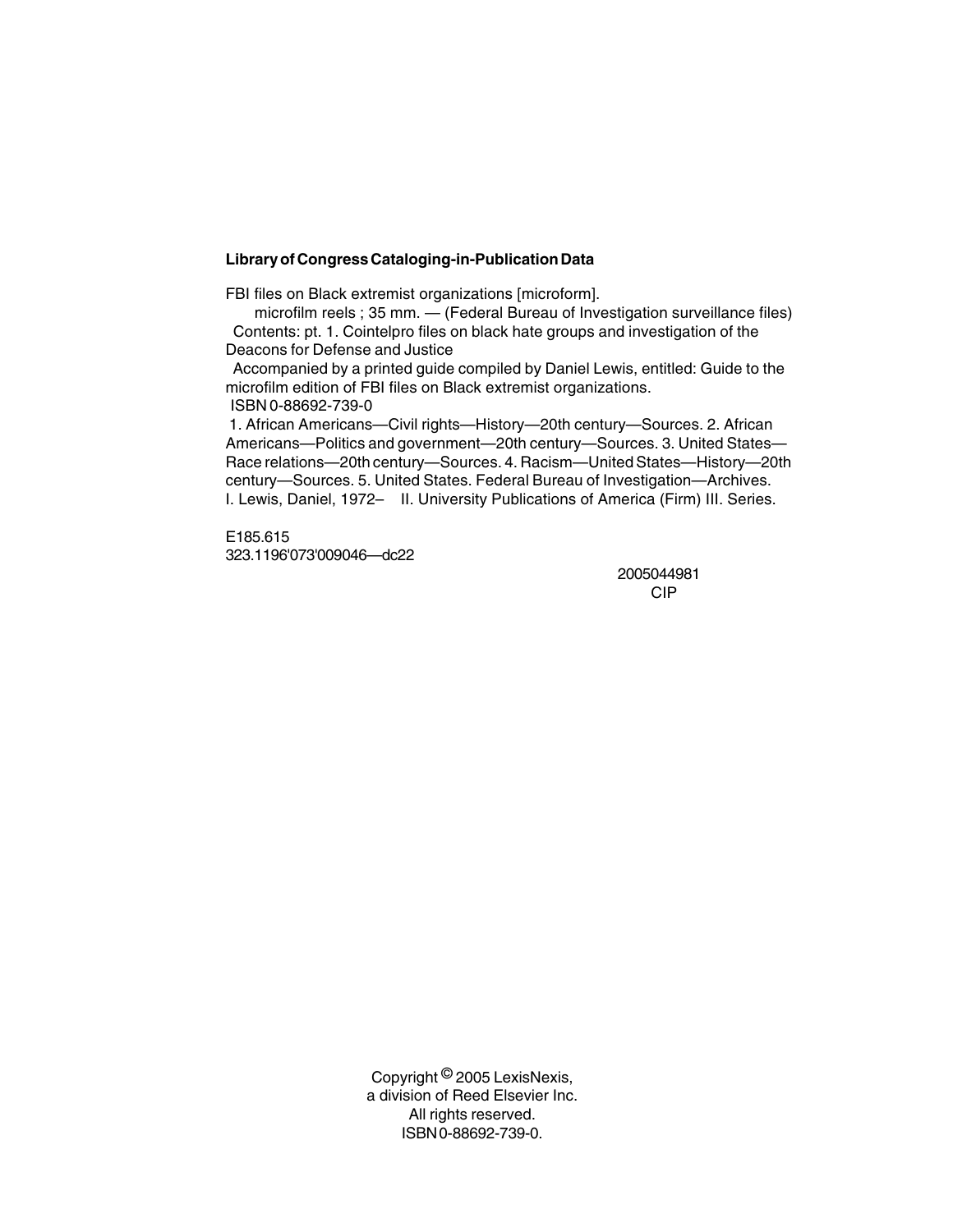## **TABLE OF CONTENTS**

|                   | Χİ |  |
|-------------------|----|--|
| <b>Reel Index</b> |    |  |
| Reels 1–6         |    |  |
| Reels 7-8         |    |  |
|                   |    |  |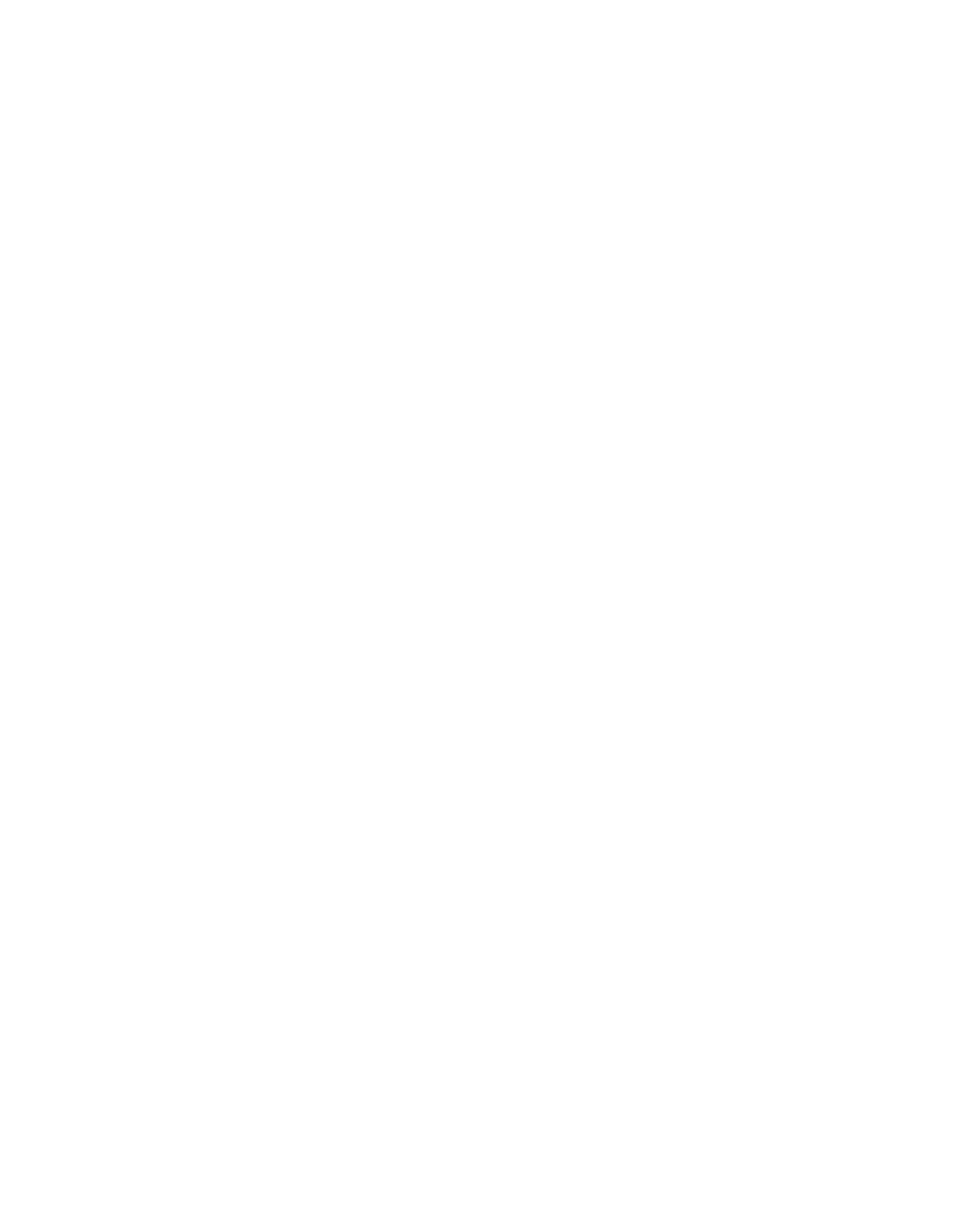## **SCOPE AND CONTENT NOTE**

During the late 1960s and early 1970s, the Federal Bureau of Investigation (FBI) was very concerned about the organizing potential, influence, and strength of black power and black nationalist organizations. In an attempt to limit the power of these groups, the FBI implemented a surveillance program of so-called black nationalist hate groups. This COINTELPRO (counterintelligence program) was launched in August 1967 on direct orders from FBI Director J. Edgar Hoover. This microfilm edition consists of the COINTELPRO black nationalist hate groups files, as well as a separate series of materials from the FBI investigation of the Deacons for Defense and Justice.

The COINTELPRO files are organized chronologically and date from the inception of the program on August 25, 1967, to the conclusion of its operation in the spring of 1971. The documents provide a fascinating look at FBI operations and tactics. The files, on Reels 1 through 6, consist of summaries of counterintelligence activities from FBI field offices and memoranda from FBI headquarters in Washington. Communications from the field offices cover several main areas: activities of the organizations under surveillance, operations under consideration, operations in progress, results, and new developments, as well as background summaries of the organizations under surveillance.

The collection opens with the memo from Director Hoover to FBI field offices establishing the program. Hoover wrote:

The purpose of this new counterintelligence endeavor is to expose, disrupt, misdirect, discredit, or otherwise neutralize the activities of black nationalist, hate-type organizations and groups, their leadership, spokesmen, membership and supporters…. Efforts of the various groups to consolidate their forces or recruit new or youthful adherents must be frustrated.

Hoover went on to say that, at this stage, the program would target several groups, including the Student Nonviolent Coordinating Committee (SNCC), Southern Christian Leadership Conference (SCLC), Revolutionary Action Movement (RAM), Deacons for Defense and Justice, Congress of Racial Equality (CORE), and the Nation of Islam. Hoover also wanted the program to pay close attention to four leaders: Stokely Carmichael and H. "Rap" Brown of SNCC, Nation of Islam leader Elijah Muhammad, and Maxwell Stanford of RAM. Hoover concluded by urging his field staff to be creative in their operations: "You are urged to take an enthusiastic and imaginative approach to this new counterintelligence endeavor and the Bureau will be pleased to entertain any suggestions or techniques you may recommend" (Reel 1, Frame 0001).

From 1967 to early 1968, the FBI monitored many groups, but the focus was on Elijah Muhammad and the Nation of Islam. The bureau's Chicago field office concentrated on Muhammad, while other offices kept tabs on Nation of Islam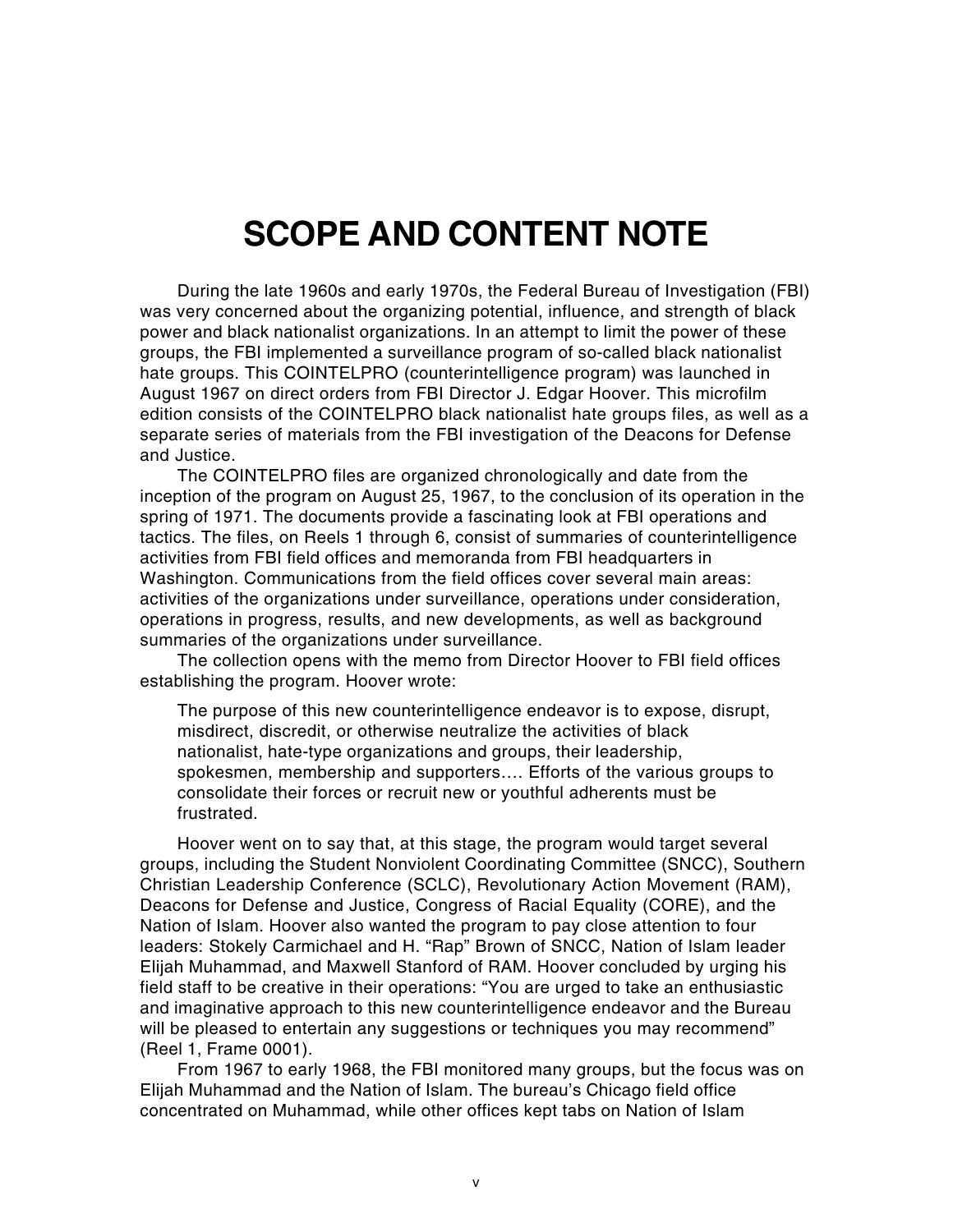chapters and mosques in their cities. There are reports on Nation of Islam affiliates in Atlanta, Buffalo, Dallas, Houston, Kansas City, St. Louis, Miami, Milwaukee, Richmond, New York City, and Washington, D.C.

During the spring and summer of 1968, the program shifted its focus to Martin Luther King Jr. and SCLC because of demonstrations in Memphis, Tenn., and SCLC's plans for a Poor People's Campaign in Washington, D.C. After King's assassination in April 1968, the FBI decided that SCLC was no longer a primary concern. At the same time, the bureau restated its goals for the black nationalist counterintelligence program. There were now four objectives:

1) Prevention of a coalition of BNG [black nationalist groups]

2) Prevention of the rise of a "Messiah" who might be able to unify or electrify a BNG movement

3) Prevent violence on the part of BNG

4) Prevent militant BNG and leaders from gaining respectability by discrediting them to responsible Negro groups, to the white community, to "liberals" who may possess vestiges of sympathy for them. (Reel 1, Frame 0339)

From the summer of 1968 until the conclusion of the program in the spring of 1971, the FBI tried to weaken the Black Panther Party using a wide range of tactics. In 1969, for example, the bureau's Los Angeles office, in hopes of arresting Panthers on gun control law violations, contacted firearms dealers to determine if any Panthers were buying weapons. Another bureau tactic was to create disputes between Panther leaders. Many memos in the files describe FBI efforts to create divisions between Eldridge Cleaver, Huey Newton, and David Hilliard. In August 1970, for example, the New York field office prepared anonymous letters that implied that Huey Newton had cooperated with police in order to gain his release from jail. In that same month, the Los Angeles field office proposed sending letters to both Hilliard and Newton to create distrust between them. The FBI also attempted to foster a split between local Panther chapters and the national organization. In September 1969, for example, the Detroit field office sent a letter to Detroit Panthers from "A Concerned Sister" alleging that Michael Baynahm, a Detroit Panther, had not committed suicide but had rather been murdered on an order from the national party headquarters.

The FBI devised additional schemes for increasing tensions between the Panthers and other black power groups. On this score, the bureau targeted SNCC and the US Organization led by Ron Karenga. In September 1968, the New York office proposed placing phone calls to SNCC members stating "the Panthers were 'out to get them.'" The memo noted that this tactic had already been tried on SNCC leader James Forman, and Forman reportedly "was making himself scarce with his location known only to his wife and SNCC officials" (Reel 1, Frames 0647–0648). In December 1968, the New York field office reported that, as a result of anonymous phone calls, SNCC was on constant guard against a Black Panther attack (Reel 2, Frame 0062). The Los Angeles field office, in November 1968, was preparing a letter to send to the Los Angeles Black Panther Party office, purportedly from a member of the US Organization, stating that US members planned to ambush Black Panther members. FBI field offices also prepared cartoons, supposedly created by Black Panthers and US members, caricaturing one another. (For cartoons caricaturing the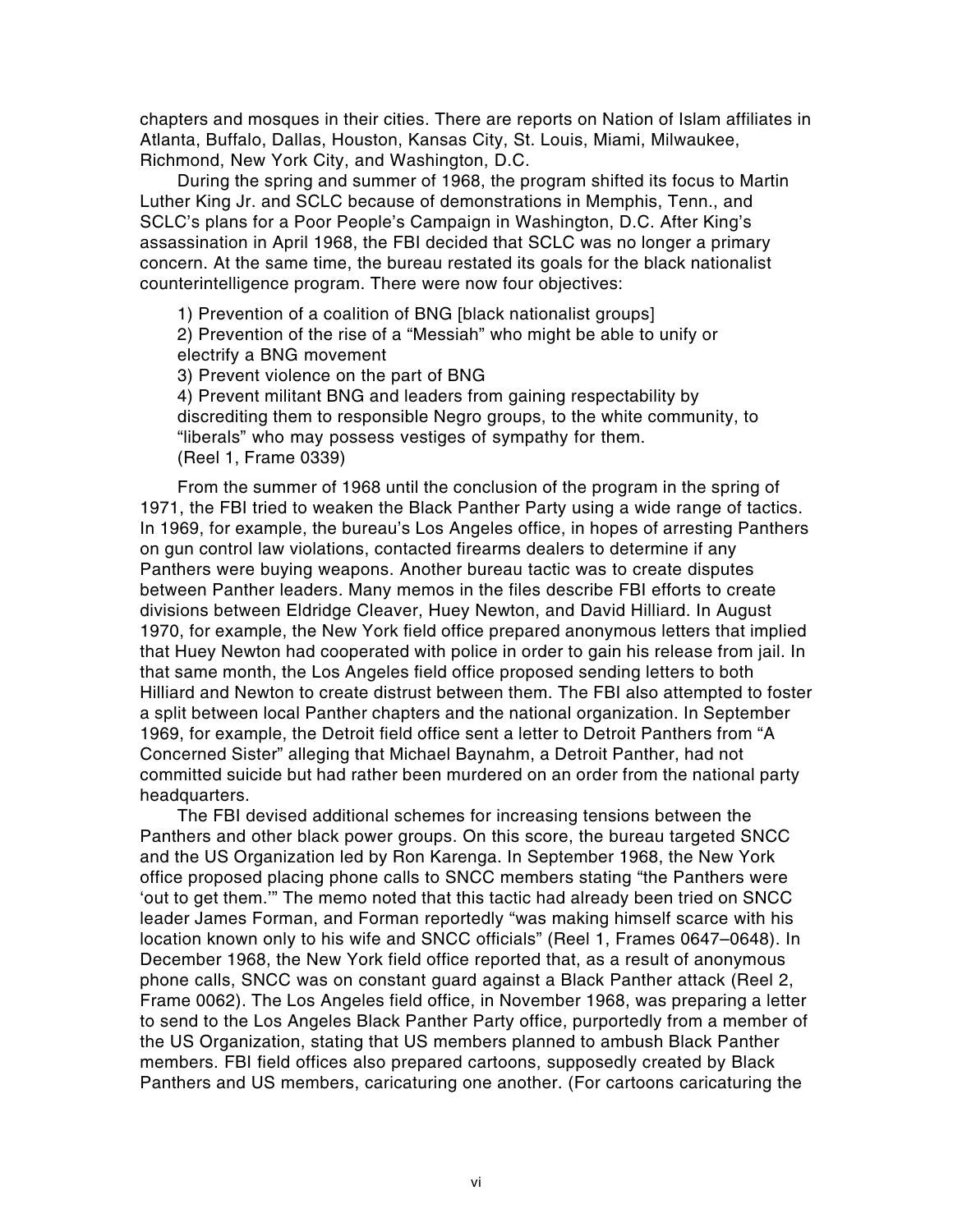Panthers see Reel 2, Frames 1001–1007, and Reel 4, Frames 0765–0769. For cartoons caricaturing the US Organization, see Reel 2, Frames 1047–1050.)

While COINTELPRO focused much of its time and energy on the Black Panther Party, the program also targeted other national and local black power groups. National groups under COINTELPRO surveillance included RAM, the Republic of New Africa, League of Revolutionary Black Workers, Black United Front, and Junta of Militant Organizations. Local FBI field offices monitored groups such as Afro-Set and New Libya in Cleveland, Ohio; Black Organizing Project and the Invaders in Memphis, Tenn.; Black Association for Nationalism through Unity in Omaha, Nebr.; Zulu 1200 and the Black Liberators in St. Louis, Mo.; and the United Black Brothers in Syracuse, N.Y.

The FBI file on the Deacons for Defense and Justice (Reels 7–8) is very different from the COINTELPRO files and points to fundamental strategic differences between black power organizations. As the COINTELPRO files show, the FBI was able to gather a significant amount of information about the Panthers, in part because of the Panthers' flamboyant and very public style. In contrast, the Deacons were a more secretive organization, and the FBI had less success learning about their operations. While the two reels in this collection do contain some reports on Deacons activities in Louisiana and Mississippi (and some of the files contain significant redactions), the majority of the documents concern the activities of Ernest Thomas while on a fund-raising tour in northern states. Thomas had been a member of the Jonesboro chapter of the Deacons, but, according to the files, he severed his ties with the chapter and did not have the support of the Louisiana-based Deacons. The file on the Deacons also contains information on other organizations and leaders that the FBI believed were sympathetic or had a tangential relationship to the Deacons. These organizations and leaders include the Committee to Aid the Deacons, CORE, RAM, and Robert F. Williams.

LexisNexis has microfilmed other FBI files on the black freedom struggle. These include Centers of the Southern Struggle: FBI Files on Selma, Memphis, Montgomery, Albany, and St. Augustine and the Martin Luther King Jr. FBI File. Collections microfilmed by LexisNexis that document black power groups in their own voices include The Black Power Movement, Part 1: Amiri Baraka from Black Arts to Black Radicalism; Part 2: The Papers of Robert F. Williams; Part 3: Papers of the Revolutionary Action Movement, 1962–1966; and Part 4: The League of Revolutionary Black Workers, 1965–1976. The NAACP's relationship with the black power movement is documented in Papers of the NAACP, Supplement to Part 1, 1966–1970; Supplement to Part 16, 1966–1970; Part 28: Special Subject Files, 1966– 1970; Part 29: Branch Department; and Part 30: General Office Files, 1966–1972.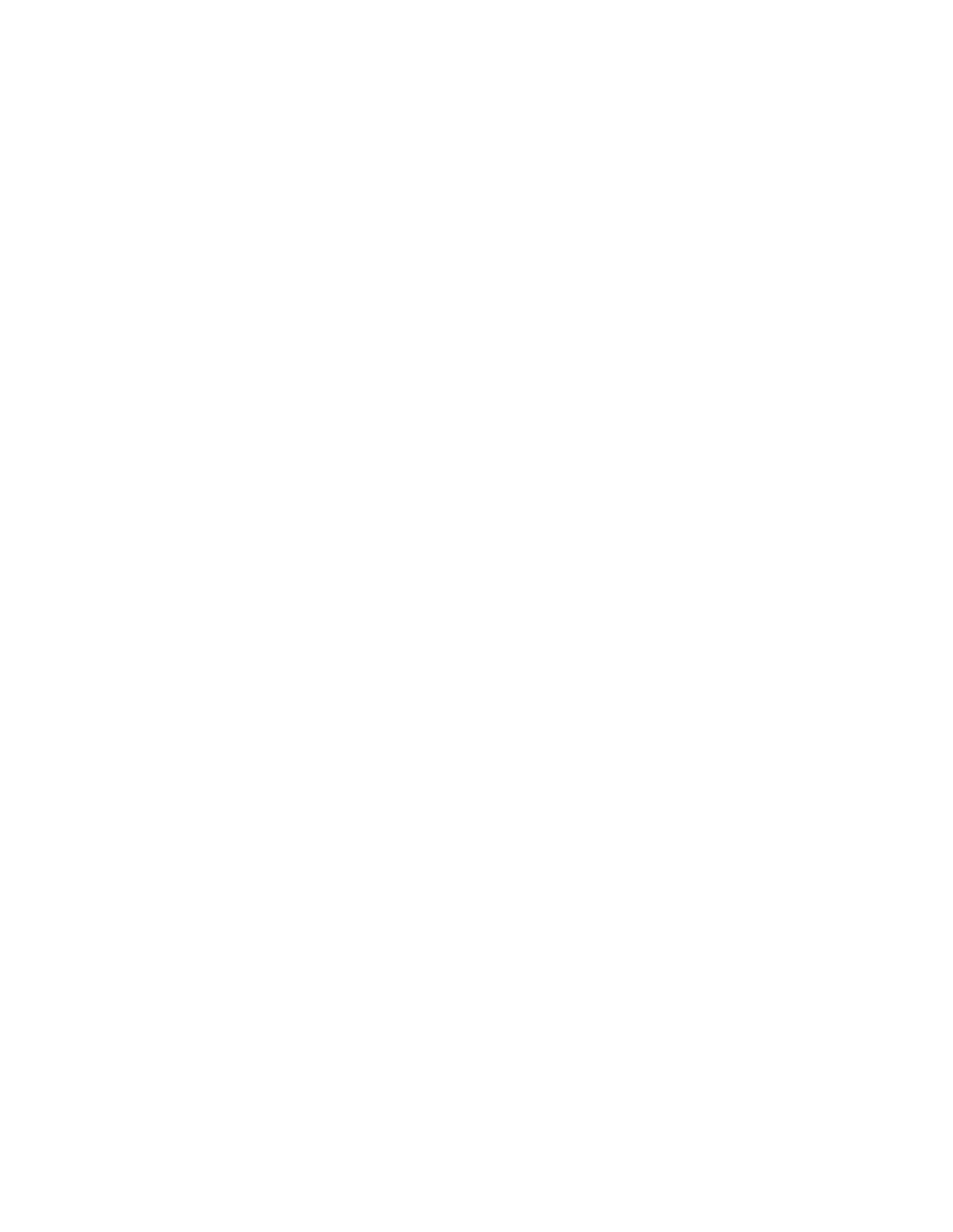## **SOURCE NOTE**

This microfilm publication consists of selected Headquarters files from the holdings in the Freedom of Information Act Reading Room, J. Edgar Hoover Building, Federal Bureau of Investigation, Washington, D.C. The FBI file designations are 100-448006 for COINTELPRO—Black Extremist Organizations and HQ 157-2466 for the Deacons for Defense and Justice.

## **EDITORIAL NOTE**

This microfilm collection consists of more than 5,000 pages of materials on black extremist organizations and over 1,500 pages on the Deacons for Defense and Justice that were collected, collated, and classified by the FBI, and recently released by the Freedom of Information Act Unit of the FBI's Records Management Division. LexisNexis has microfilmed all available documents in the order in which they are arranged in the Freedom of Information Act Reading Room. The quality of a very small number of copies is poor, because the original files were in very fragile condition. LexisNexis has made every technical effort to ensure legibility. In addition, small portions of the documents have been marked out and small codes appear in the margins or alongside the deletions. Researchers can match these codes with the FBI's Explanation of Exemptions. The deletions are made, in general terms, to protect national security, personal privacy interests, the identity of confidential sources, and law enforcement techniques.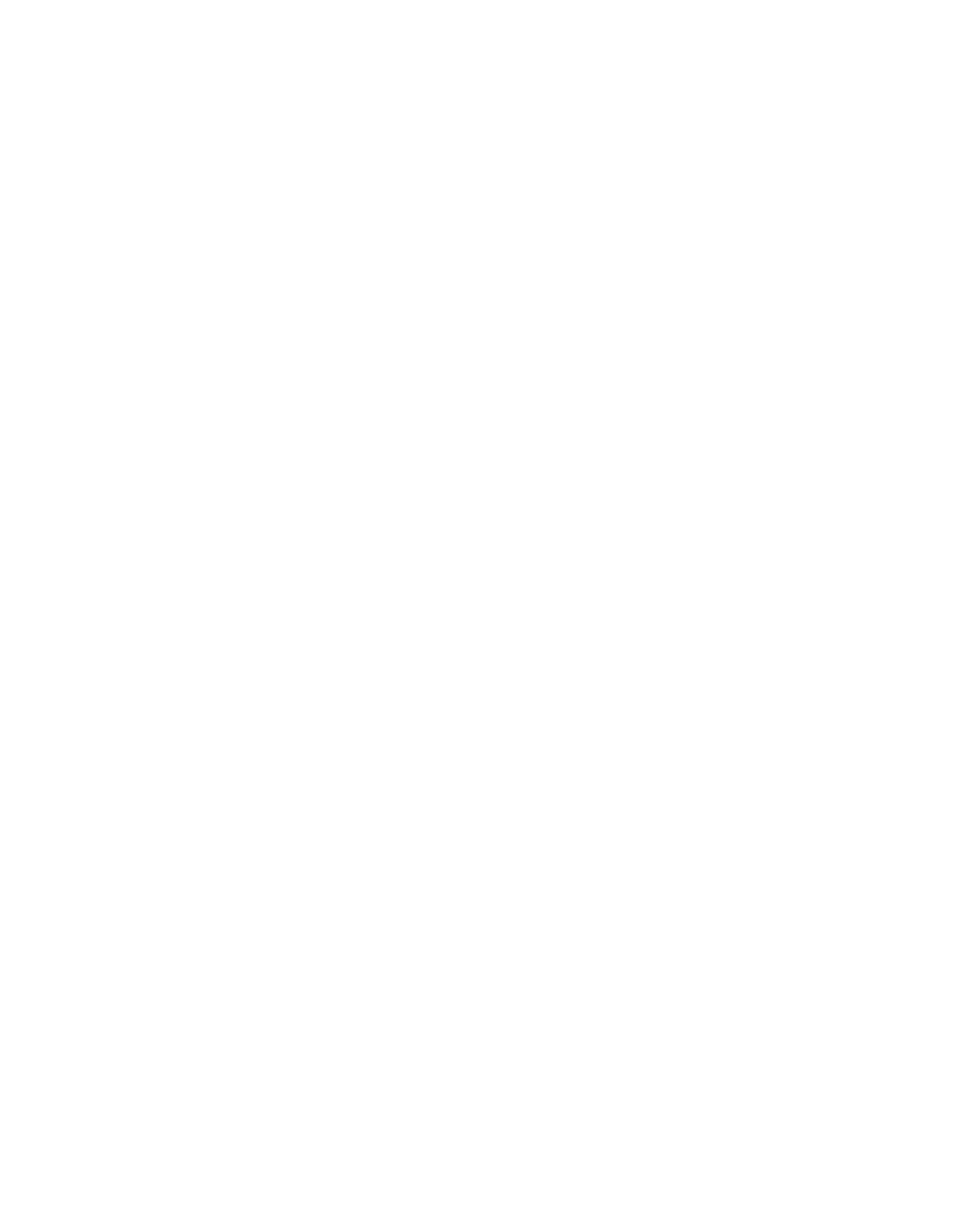## **ABBREVIATIONS**

The following abbreviations are used three or more times in this guide.

| <b>ACT</b>        | <b>Act Collectively Together</b>                 |
|-------------------|--------------------------------------------------|
| <b>COINTELPRO</b> | Counterintelligence Program                      |
| <b>CORE</b>       | <b>Congress of Racial Equality</b>               |
| <b>CPUSA</b>      | Communist Party, United States of America        |
| FBI               | Federal Bureau of Investigation                  |
| <b>JOMO</b>       | Junta of Militant Organizations                  |
| <b>KKK</b>        | Ku Klux Klan                                     |
| <b>RAM</b>        | <b>Revolutionary Action Movement</b>             |
| <b>RNA</b>        | Republic of New Africa                           |
| <b>SCLC</b>       | Southern Christian Leadership Conference         |
| <b>SDS</b>        | <b>Students for a Democratic Society</b>         |
| <b>SNCC</b>       | <b>Student Nonviolent Coordinating Committee</b> |
| <b>SSOC</b>       | Southern Student Organizing Committee            |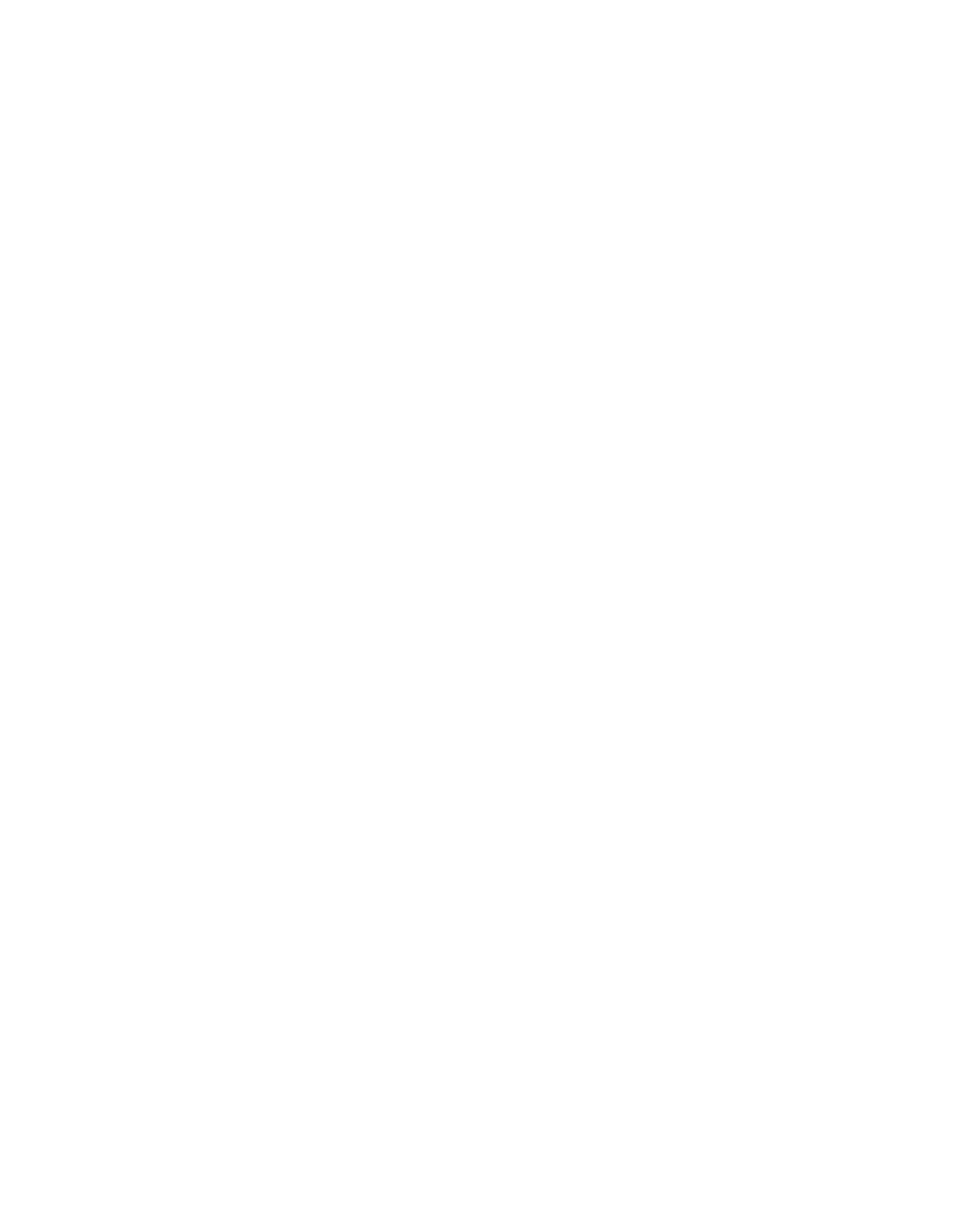## **REEL INDEX**

Following is a listing of the folders that compose FBI Files on Black Extremist Organizations, Part 1: COINTELPRO Files on Black Hate Groups and Investigation of the Deacons for Defense and Justice. The four-digit number on the far left is the frame number at which a particular file folder begins. This is followed by the file title and the date(s) of the file. Substantive issues are highlighted under the heading *Major Topics*. Topics are listed in the order in which they appear on the film, and each one is listed only once per folder.

### **Reel 1**

Frame No.

#### **COINTELPRO Black Extremist 100-448006**

#### 0001 **Section 1 [August 1967–April 1968].**

Major Topics: Establishment of counterintelligence program targeting "black nationalist-hate type organizations" and goals of the program; RAM in Philadephia; H. "Rap" Brown; William M. Kunstler; Catholic War Veterans; United Klans of America demonstration in Flint, Mich.; Nation of Islam; Nation of Islam Mosque #4 (Washington, D.C.); Muhammad's Temple of Islam in Dallas; Elijah Muhammad; Muslim Girls Training; Fruit of Islam; Boston SNCC; Stokely Carmichael; expansion in February 1968 of COINTELPRO black nationalist-hate groups program; Martin Luther King Jr.; SCLC; Nashville SNCC; Black Organizing Power (Memphis); FBI reaction to National Advisory Commission on Civil Disorders report; Dick Gregory; Nation of Islam Mosque #30 (Kansas City, Mo.); race relations in Kansas City, Mo.; City-Wide Citizens Action Committee (Detroit); Lowndes County Freedom Organization (Alabama); Muhammad's Temple of Islam #22 (Pittsburgh); Afro-American Institute; Nation of Islam Mosque #24 (Richmond, Va.); Nation of Islam Mosque #23 (Buffalo); New Libya and Afro-Set (Cleveland, Ohio); SDS and SSOC (Gainesville, Fla.); Nation of Islam Mosque #3 (Milwaukee); Milwaukee NAACP youth council; Cambridge Black Action Federation (Maryland); Society of Afro-American Students, Morgan State College (Baltimore); Baltimore CORE; United Afro-American Association (Newark, N.J.); LeRoi Jones; FBI concern about SCLC's "Washington Spring Project" (1968); Seattle SNCC; Black Student Union, University of Washington; Afro-American Alliance, Washington State University; Nation of Islam in Florida; Nation of Islam Mosque #7 (New York City); Organization of Afro-American Unity; RAM; Max Stanford; Yoruba Temple (New York City); Adam Clayton Powell Jr.; Black Awareness Coordinating Committee, South Carolina State College; The Brothers (Albany, N.Y.); Nation of Islam Mosque #28 (St. Louis); US Organization; anti–Nation of Islam pamphlet prepared by FBI.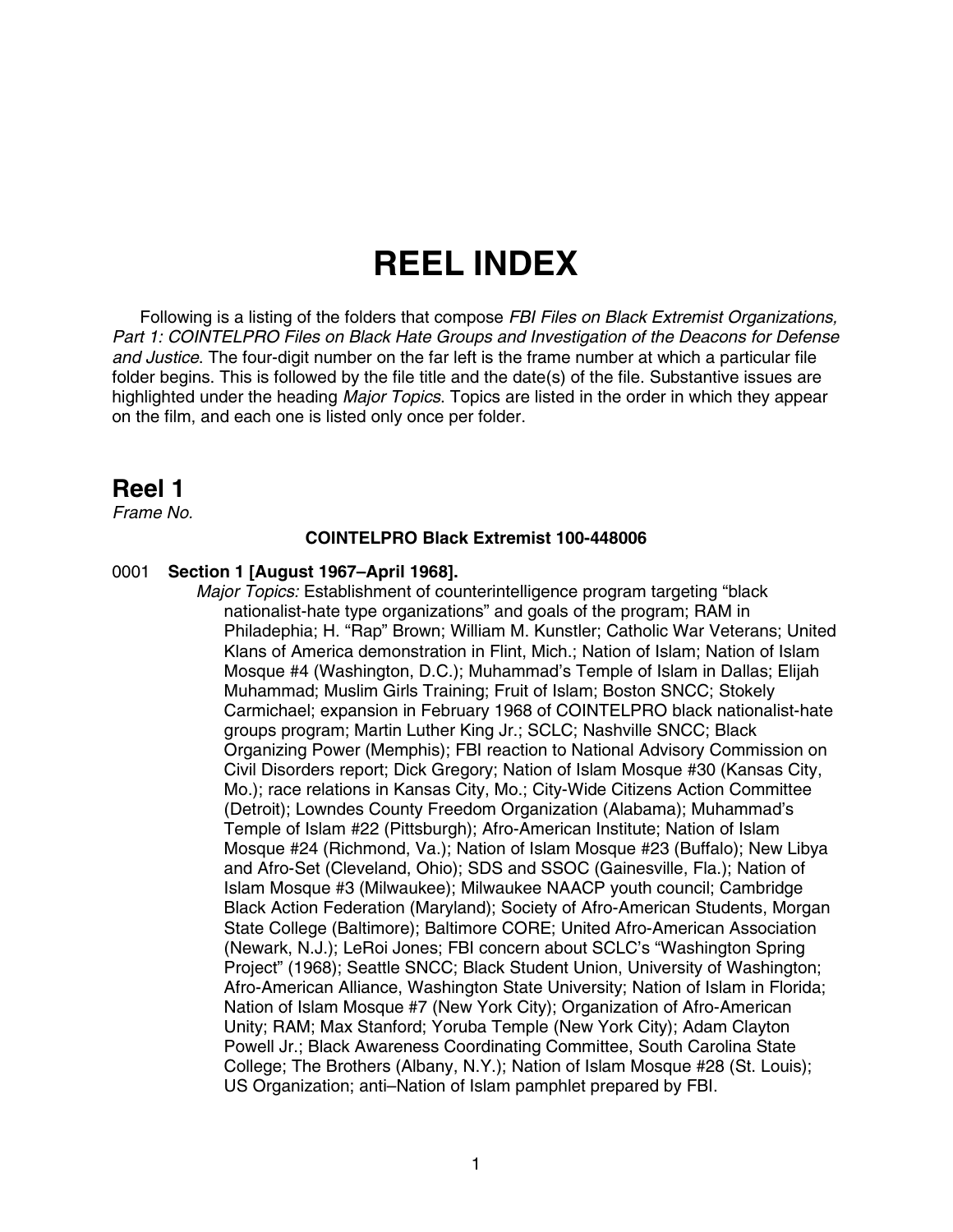#### 0278 **Section 2 [April–July 1968].**

Major Topics: Nation of Islam; Stokely Carmichael; Martin Luther King Jr.; SCLC; FBI plan to disrupt SCLC's Poor People's Campaign planning; RAM; SNCC; City-Wide Citizens Action Committee and Malcolm X Society (Detroit); Nation of Islam in Indiana; Radical Action Project (Indianapolis); Afro-American Student Association, Indiana University; Nation of Islam Mosque #29 (Miami); Black Panther Party; Black Student Union, San Francisco State College; Huey Newton; Bobby Seale; Eldridge Cleaver; Black Organizing Power (Memphis); Dick Gregory; SNCC and Nation of Islam chapters in Atlanta; Chicago CORE; Elijah Muhammad; Nation of Islam in Connecticut; Hill Parents Association (New Haven); Black Caucus (Hartford); CPUSA support for Poor People's Campaign; William L. Patterson; Black United Front (Washington, D.C.); Herbert C. Muhammad; LeRoi Jones; Black Alliance for Self-Defense, University of South Carolina; Nation of Islam Mosque #23 (Buffalo); US Organization; Unity Incorporated (Pittsburgh); John B. X Strickland.

#### 0590 **Section 3 [July–September 1968].**

Major Topics: Ralph Abernathy; Eldridge Cleaver; Black Panther Party; US Organization; Ron Karenga; Robert F. Williams; City-Wide Citizens Action Committee (Detroit); RNA; Stokely Carmichael; Unity Incorporated (Pittsburgh); Nation of Islam; Hill Parents Association (New Haven); SNCC; Baltimore CORE; Nation of Islam in Houston; Economic Opportunity Foundation (Kansas City, Kans.); Black Organizing Project (Memphis); Black Action Society, University of Pittsburgh; Black Community Defense (East Orange, N.J.); JOMO; Black Coalition (Philadelphia); FBI plans to further division between Black Panther Party and SNCC; Inter-Religious Foundation for Community Organization; Albert B. Cleage Jr.; James Forman; H. "Rap" Brown; Black Student Union, San Francisco State College; Florida Atlantic University chapter of SSOC; transcript of WCKT-TV (Miami) documentary on SSOC and black power groups in Florida; Miami SCLC; Poor People's Campaign.

#### 0839 **Section 4 [September–October 1968].**

Major Topics: Project Anti-Recidivism (Jersey City); SDS; African-American Party of National Liberation; Cassius Clay; Nation of Islam; Association of Black Students, Wayne State University; Black Panther Party; Marlon Brando; Eldridge Cleaver; Kathleen Cleaver; Bobby Seale; Huey Newton; Radical Action Project (Indianapolis); Afro-American Student Association, Indiana University; Stokely Carmichael; SNCC; Black United Front (Washington, D.C.); US Organization; Peace and Freedom Party; Elijah Muhammad; Ralph Abernathy; CORE; Black Liberators and Zulu 1200 (St. Louis); George Foreman; RNA.

### **Reel 2**

#### **COINTELPRO Black Extremist 100-448006 cont.**

#### 0001 **Section 5 [October–December 1968].**

Major Topics: Eldridge Cleaver; Black Panther Party; US Organization; New England Grass Roots Organization (Boston); Ron Karenga; Black Organizing Project (Memphis); SNCC; Nation of Islam; Black Peoples Party for Defense (New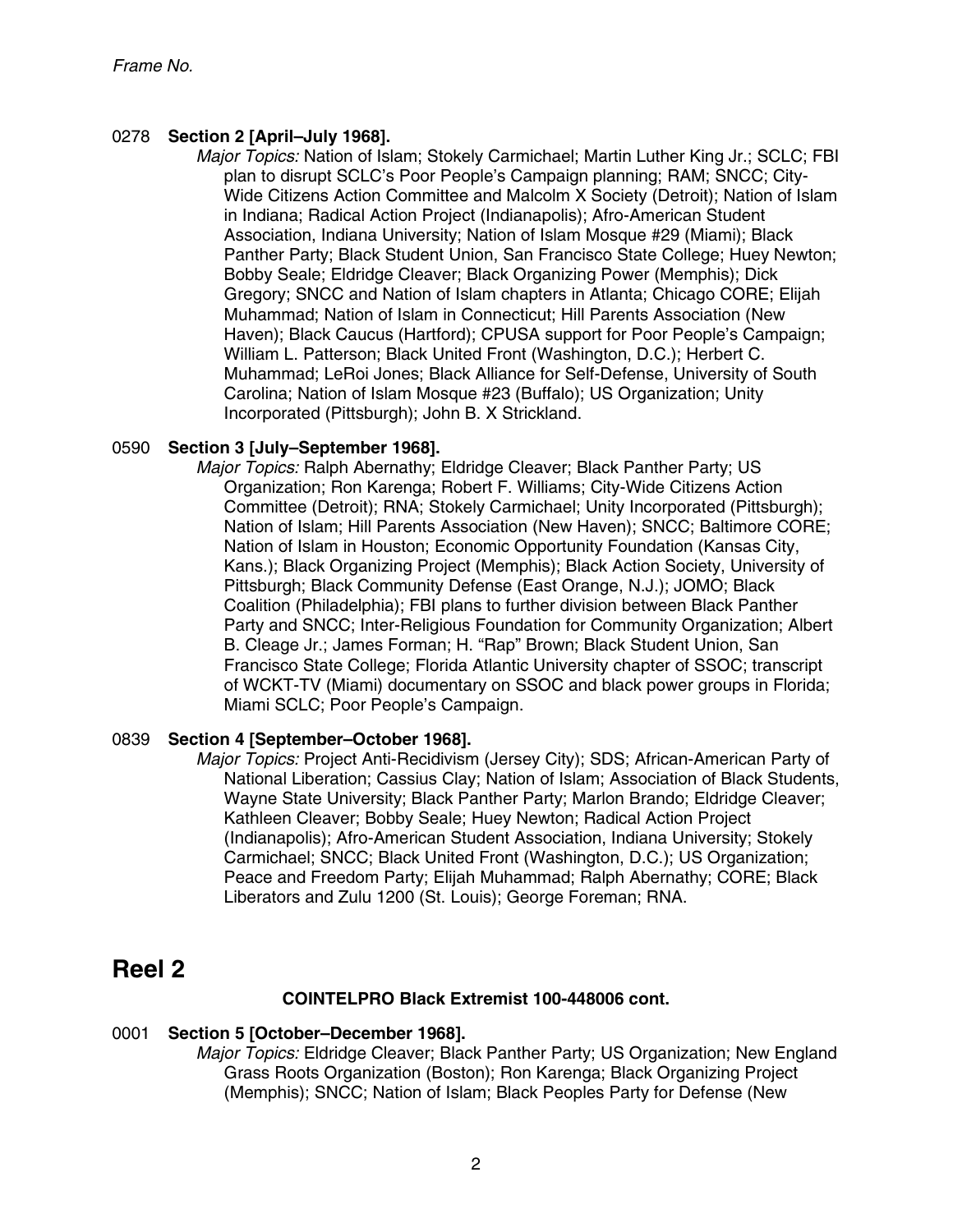Orleans); SCLC; Kathleen Cleaver; Black Liberators and Zulu 1200 (St. Louis); RNA; JOMO; Peace and Freedom Party; David Owens; The South End (campus newspaper, Wayne State University); Huey Newton.

#### 0262 **Section 6 [December 1968–January 1969].**

Major Topics: Pittsburgh Communications Foundation; Black Panther Party; SNCC; Black Organizing Project (Memphis); Denver police raid on Black Panther Party office; Arthur T. Carter; Black Panther Party in Indianapolis; Jeff Fort; Black Panther Party in Newark and Jersey City; Black Student Congress criticism of Black Panther Party; Stokely Carmichael; David Owens; Ben Brown; Indianapolis police raid on Black Panther Party office; Robert Brown; Bobby Rush; Fred Hampton; Eldridge Cleaver; Nation of Islam; FBI plan to try to evict United Black Brothers of Syracuse from its headquarters; Black Liberators and Zulu 1200 (St. Louis); Blackstone Rangers (Chicago); Radical Action Project (Indianapolis); Afro-American Student Association, Indiana University; Nation of Islam Mosque #45 (Houston); SNCC finances; RNA; Elijah Muhammad; Roy Wilkins comments on black studies programs and all-black student dormitories.

#### 0544 **Section 7 [January–February 1969].**

Major Topics: Association of Afro-American Students, University of South Carolina; Black Panther Party; Nation of Islam; Cassius Clay; Indianapolis Black Panther Party; firearms; Tougaloo College Political Action Committee.

#### 0810 **Section 8 [February–March 1969].**

Major Topics: Black Panther Party; Invaders (Memphis); Black Liberators (St. Louis); Nation of Islam in Indiana; Radical Action Project (Indianapolis); SNCC; Nation of Islam; United Black Brothers (Syracuse); Afro-American Society of Greater Atlanta; SCLC; Field Foundation; RNA; Bobby Seale; Ron Karenga.

### **Reel 3**

#### **COINTELPRO Black Extremist 100-448006 cont.**

#### 0001 **Section 9 [March–May 1969].**

Major Topics: Black Panther Party; Stokely Carmichael; Black Panther Party Breakfast for Children Program; Indianapolis Black Panther Party; Revolutionary Student Party and United Students' Movement, Indiana University; SDS; Black Panther Party New York City protest Black Panthers arrests (Panther 21); Des Moines Black Panther Party chapter; Ad Hoc Action Group, Citizens of Detroit; League of Revolutionary Black Workers; RNA; Detroit Black Panther Party; David Owens; US Organization; CPUSA; Nation of Islam; Invaders (Memphis).

#### 0259 **Section 10 [April–June 1969].**

Major Topics: Black Panther Party; Breakfast for Children Program; murder of Black Panther Party member John Savage; RNA; US Organization; Black Association for Nationalism through Unity (Omaha); FBI analysis of articles appearing in Voice of the Black Community (Decatur, Ill., newspaper); George S. Grayned; Tougaloo College Political Action Committee; Stokely Carmichael; Bobby Seale; Invaders (Memphis); SDS; damage to Lowenstein's Department Store during April 4, 1969, riot in Memphis; student takeover of Howard University.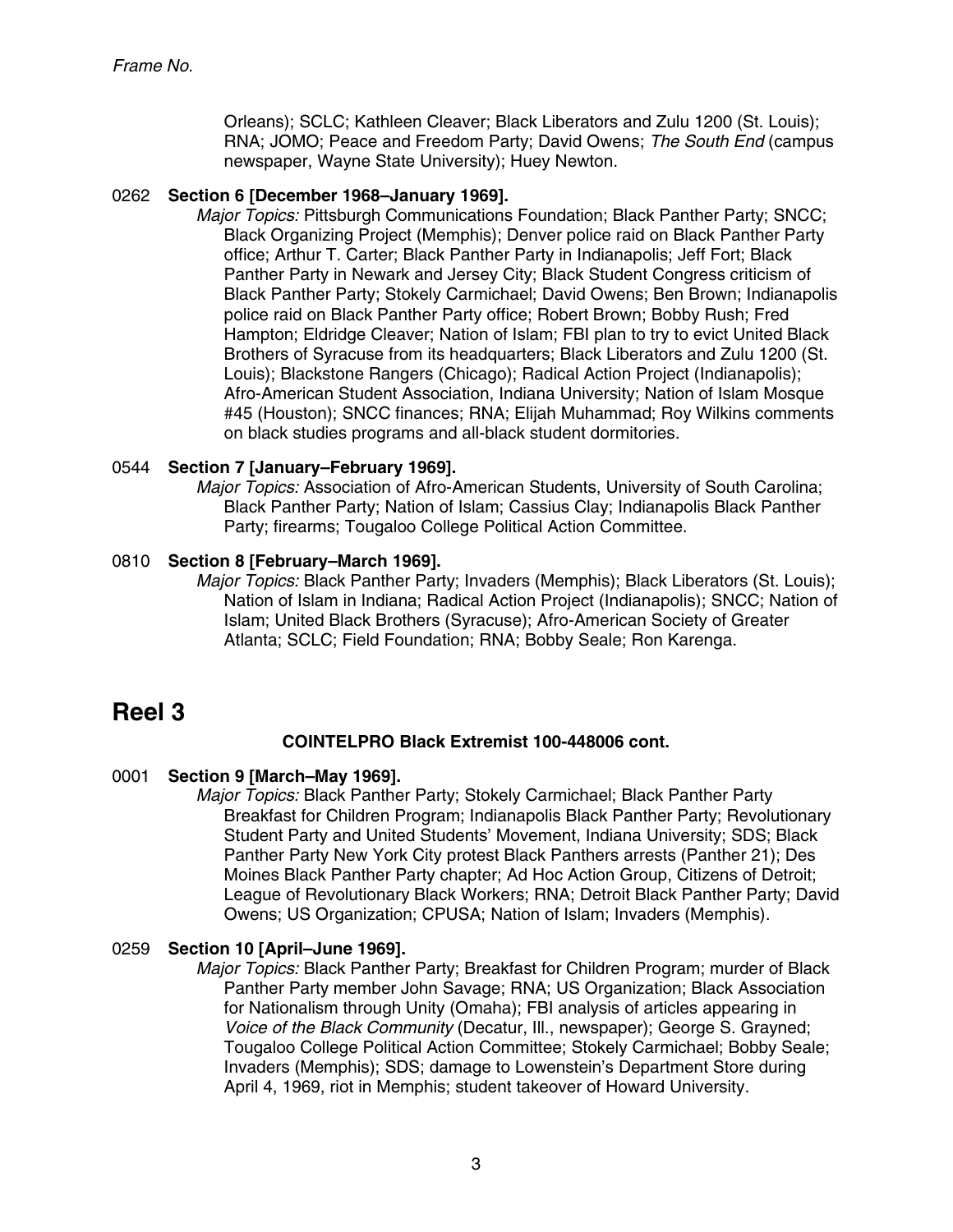#### 0515 **Section 11 [June–July 1969].**

Major Topics: Black Panther Party; David Hilliard; Breakfast for Children Program; Black Panther Party criticism of FBI; US Organization; Stokely Carmichael; Charles Garry; Bobby Seale; Eldridge Cleaver; Huey Newton; Afro-American Society of Greater Atlanta; League of Revolutionary Black Workers; RNA; Black Economic Development Conference; SDS; Progressive Labor Party; Nation of Islam; Radical Action Project (Indianapolis).

#### 0781 **Section 12 [July–August 1969].**

Major Topics: Black Panther Party; Nation of Islam; US Organization; Breakfast for Children Program; SDS; photographs of Free Huey demonstration in Seattle; Pete O'Neal; Bobby Seale; L.A. Friends of the Panthers; Eldridge Cleaver; National Welfare Rights Organization; National Mobilization Committee to End the War in Vietnam; Florida Black Front; Radical Action Project (Indianapolis); Black United Front (Washington, D.C.).

### **Reel 4**

#### **COINTELPRO Black Extremist 100-448006 cont.**

#### 0001 **Section 13 [August–October 1969].**

Major Topics: Black United Front (Washington, D.C.); Black Panther Party; Los Angeles Committee for the Defense of the Bill of Rights; Progressive Labor Party; W. E. B. DuBois Clubs of America; League of Revolutionary Black Workers; Dodge Revolutionary Union Movement; Robert F. Williams; Eldridge Cleaver; Charles Garry; New Mobilization Committee to End the War in Vietnam; Jewish Defense League; United Front Against Fascism; Michael Baynahm; SDS; Ron Karenga; US Organization; Breakfast for Children Program; RNA; Meir Kahane; Bobby Seale; Nation of Islam.

#### 0250 **Section 14 [October–November 1969].**

Major Topics: Ron Karenga; Black Panther Party; SDS; Malcolm X Liberation University; Breakfast for Children Program; Nation of Islam; RNA; Lovetta Brown; People's Alliance; Brown Berets; Black United Front (Washington, D.C.); SDS; Stokely Carmichael.

#### 0460 **Section 15 [November–December 1969].**

Major Topics: Black Panther Party; United Front Against Fascism: US Organization: Fred Hampton; SDS; Malcolm X Liberation University; RNA; Black Panther Party and The People to Free the Panthers demonstration in New Haven; Afro-American Society, Jackson State College; New Mobilization Committee to End the War in Vietnam; Fred Hampton; Milton Henry; Richard Henry.

#### 0664 **Section 16 [December 1969–February 1970].**

Major Topics: Black Panther Party; Minutemen; Nation of Islam; Radical Action Project (Indianapolis); police raids on Black Panther Party offices; Bobby Seale; Chicago police murder of Fred Hampton and Mark Clark; United Front Against Fascism; US Organization; Center for Black Education (Washington, D.C.).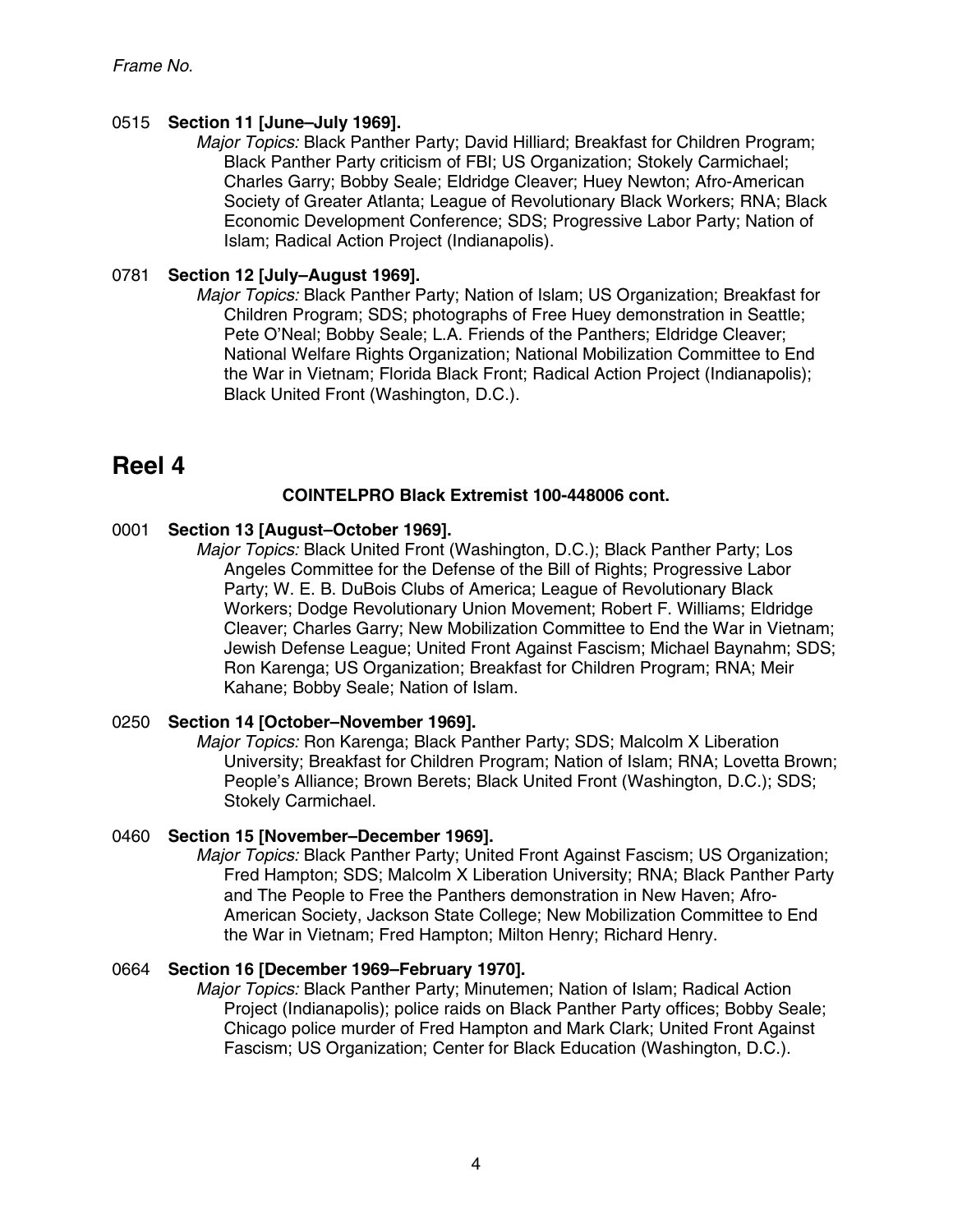#### 0827 **Section 17 [February–March 1970].**

Major Topics: Black Panther Party; Eldridge Cleaver; Center for Black Education (Washington, D.C.); National Committee to Combat Fascism; Black Panther Party criticism of Israel; Black Berets for Self-Defense (New Orleans); League of Revolutionary Black Workers; US Organization.

### **Reel 5**

#### **COINTELPRO Black Extremist 100-448006 cont.**

#### 0001 **Section 18 [March–May 1970].**

Major Topics: Black Panther Party; Stokely Carmichael; Black Panther Party support for Palestinians; SNCC; National Committee to Combat Fascism; Lauren R. Watson; Eldridge Cleaver; Black Afro Militant Movement; Donald Dennard; Black United Front (Arlington County, Va.); United Front Against Fascism; Fred Hampton; Bobby Rush.

#### 0272 **Section 19 [May–June 1970].**

Major Topics: Black Panther Party; Eldridge Cleaver; US Organization; Huey Newton; National Committee to Combat Fascism; Evelyn Hampton; JOMO; Black Youth for Peace and Power; SNCC; Breakfast for Children Program; Angela Davis; Black National Party for Self Defense; Jim Brown; Carl B. Stokes; Ron Karenga; Connie Matthews; Jonathan Devan Pinkett; Black Economic Union; Cleveland Now!; Afro-Set (Cleveland, Ohio); Episcopal Church donation to Malcolm X Liberation University; RNA; Herbert Gresham; Movement for a Democratic Military; James Forman; Black Economic Development Conference; reparations; Brenda Karenga; Black Panther Party in Mississippi.

#### 0513 **Section 20 [June–August 1970].**

Major Topics: Black Panther Party; Jesse Jackson; Revolutionary People's Constitutional Convention planning; Huey Newton; Eldridge Cleaver; Anti-Defamation League of B'nai B'rith report on Black Panther Party; trial of Lonnie McLucas for murder of Alex Rackley; Richard Henry; RNA; FBI flyer criticizing Black Panther Party ten-point program; SNCC; Inter-Religious Foundation for Community Organization; Imperial Avenue Improvement Association (San Diego); National Committee to Combat Fascism; Nation of Islam; Black Student Organization, Kalamazoo College; Blackstone Rangers (Chicago); Jane Fonda.

#### 0723 **Section 21 [August–October 1970].**

Major Topics: Black Panther Party; National Committee to Combat Fascism; Huey Newton; David Hilliard; RNA; photographs of National Committee to Combat Fascism office in New Bedford, Mass.; People's Party II (Houston); SNCC; Black Student Organization, Kalamazoo College; Nation of Islam; Georgia Black Liberation Front; Jersey City Black Panther Party; Eldridge Cleaver; Bobby Seale.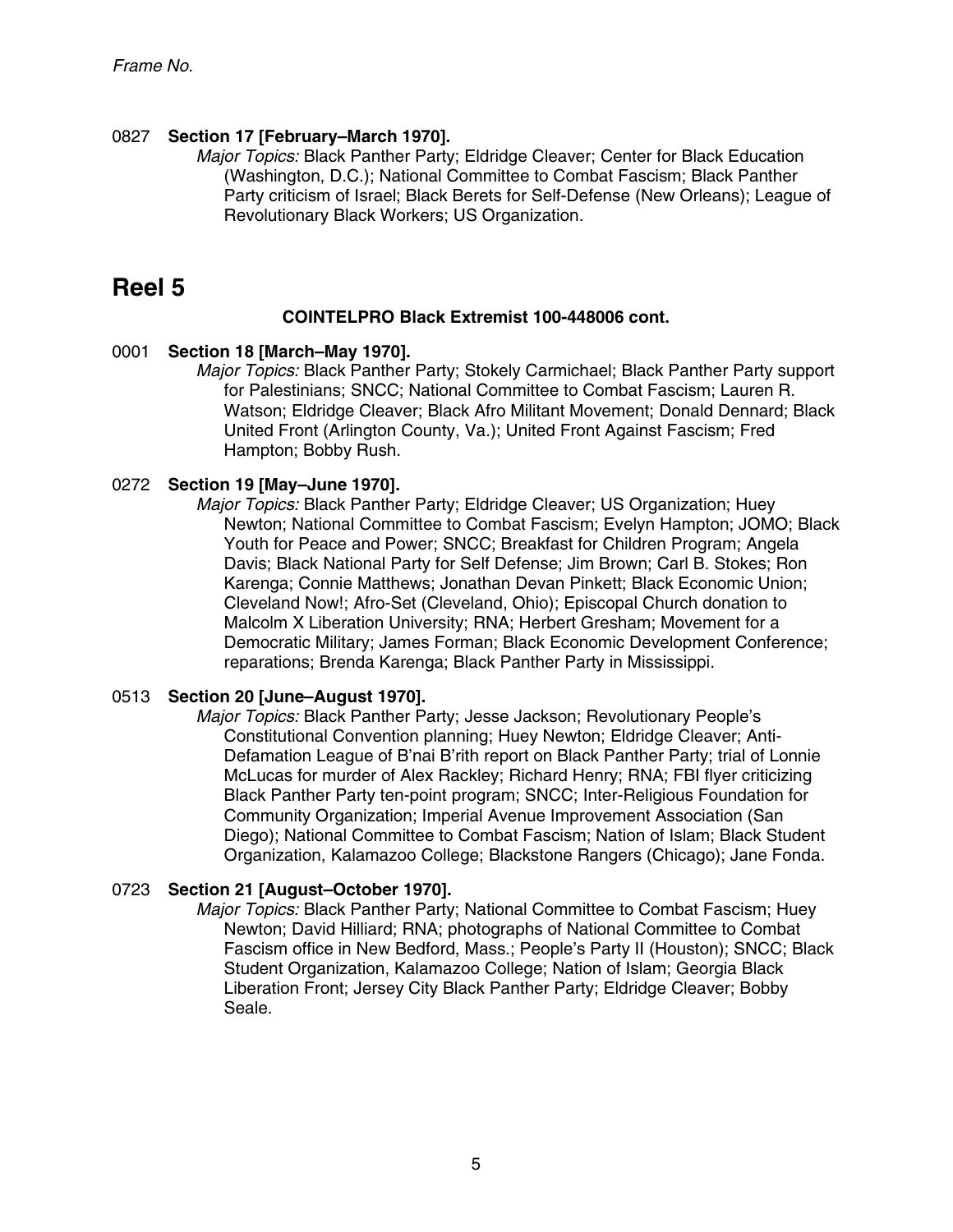### **Reel 6**

#### **COINTELPRO Black Extremist 100-448006 cont.**

#### 0001 **Section 22 [October–December 1970].**

Major Topics: Black Panther Party; National Committee to Combat Fascism; SNCC; Eldridge Cleaver; Revolutionary People's Constitutional Convention; Douglas E. Moore; Center for Black Education (Washington, D.C.); Nation of Islam; Nation of Islam Mosque #24 (Richmond, Va.); Victor Riesel criticism of Black Panther Party; Huey Newton; Angela Davis; David Rudolph Poindexter.

#### 0230 **Section 23 [December 1970–January 1971].**

Major Topics: Black Panther Party; James Forman; Eldridge Cleaver; Huey Newton; Revolutionary People's Constitutional Convention; National Committee to Combat Fascism; Venceremos Brigade; Nation of Islam; Howard University; United Front (Cairo, Ill.); Episcopal Church donation to United Front; SNCC; RNA.

#### 0430 **Section 24 [January–February 1971].**

Major Topics: Eldridge Cleaver; Young Lords; Black Panther Party; United Front (Cairo, Ill.); Panther 21 (twenty-one members of Black Panther Party indicted in New York on bombing conspiracy charges); Angela Davis; Black Unity Coordinating Committee, Tougaloo College; JOMO; Leon Sullivan; National Committee to Combat Fascism; Richmond Information Center.

#### 0625 **Section 25 [February–March 1971].**

Major Topics: People's Party II (Houston); Black Panther Party; Charles Garry; Huey Newton; Eldridge Cleaver; Panther 21; Nation of Islam Mosque #23 (Buffalo); JOMO; National Committee to Combat Fascism; Community Information Center (Las Vegas); Angela Davis.

#### 0848[b] **Section 26 [February–May 1971].**

Major Topics: Nation of Islam; International Black Workers Congress; Black Panther Party; Comite de Soutien au Black Panther (Black Panther Support Committee, France); Comite d'Action et d'Information Pour La Defense des Droits des Noirs Americans (Committee for the Defense of Black Americans, France); National Committee to Combat Fascism; JOMO; Eldridge Cleaver; Huey Newton; Pittsburgh NAACP branch; Angela Davis; Stokely Carmichael; RNA; National Involvement Association; Community Information Center (Las Vegas).

### **Reel 7**

#### **Deacons for Defense and Justice, HQ 157-2466**

#### 0001 **Part 1 of 4 [January–October 1965].**

Major Topics: Percy Lee Bradford; CORE; firearms; Ernest Thomas; Robert Hicks; Bogalusa Voters League; KKK; self-defense; Deacons for Defense and Justice articles of incorporation; RAM; Charles Sims; Group on Advanced Leadership; Jonesboro, Bogalusa, and Homer chapters of Deacons for Defense and Justice;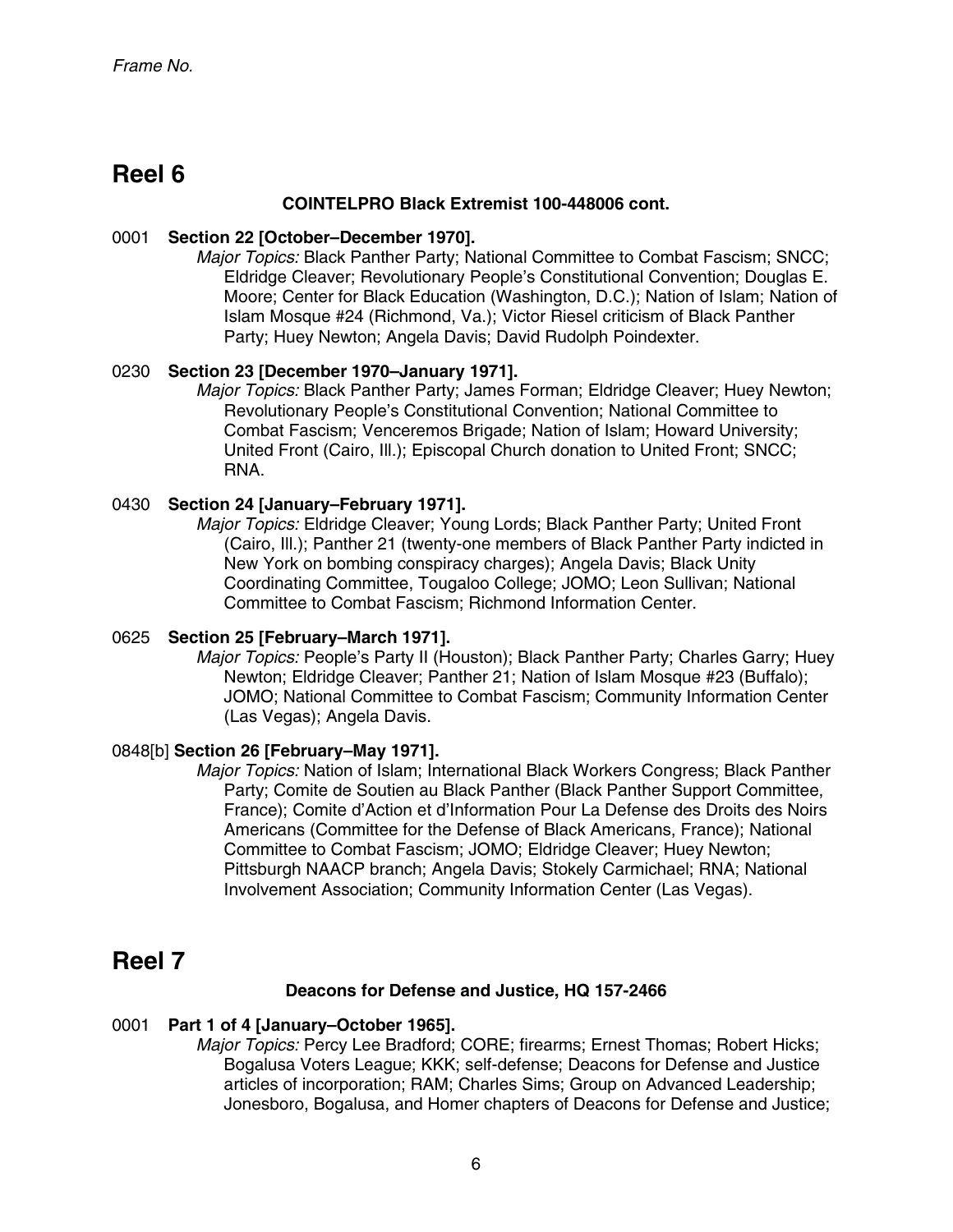Committee to Aid the Deacons; Mark Klein; John Conyers Jr.; Charles Diggs; Roy Burris; Organization for Black Power; Jesse Gray; General Gordon Baker Jr.; Julius W. Hobson; Robert F. Williams; Max Stanford; Louis Lomax; Committee to Defend Resistance to Ghetto Life; Student Committee for Travel to Cuba; Progressive Labor Party.

#### 0329 **Part 2 of 4 [October 1965–July 1966].**

Major Topics: Ernest Thomas; self-defense; Charles Sims; Roy Burris; Jesse Gray; Fair Play for Cuba Committee; Wesley South; Nahaz Rogers; ACT; Nation of Islam; Student Committee for Travel to Cuba; Progressive Labor Party; Young Socialist Alliance; KKK; RAM; CORE; Mark Klein; fund-raising appearances by Ernest Thomas; Robert Hicks; Julius W. Hobson; Friday Night Socialist Forum; Martin Luther King Jr.

#### 0809 **Part 3 of 4 [July–August 1966].**

Major Topics: Charles Sims; Ernest Thomas; activities of Ernest Thomas, including appearance on Chicago "Hot Line" radio program with Wesley South; Chicago police department; Friday Night Socialist Forum; SNCC; SCLC and Chicago Freedom Movement demonstrations; KKK; American Nazi Party; National States Rights Party; George Lincoln Rockwell.

### **Reel 8**

#### **Deacons for Defense and Justice, HQ 157-2466 cont.**

#### 0001 **Part 3 of 4 cont. [August–December 1966].**

Major Topics: American Nazi Party; KKK; National States Rights Party; W. E. B. DuBois Clubs of America; Coordinating Council for Black Power; ACT; Henry Austin; Ernest Thomas; Bogalusa Deacons for Defense and Justice chapter; Nation of Islam; African American Heritage Association.

#### 0182 **Part 4 of 4 [January 1967–February 1972].**

Major Topics: Coordinating Council for Black Power; Stokely Carmichael; Henry Austin; Ernest Thomas; F. D. Kirkpatrick; Charles Sims; Bogalusa and Chicago Deacons for Defense and Justice chapters Committee to End the War in Vietnam; Jim Brown; Garfield Organization (Chicago); Garfield Organization protest of Walgreen Drug Stores pricing; Lucy Montgomery; demonstration protesting shooting of George Jennings by Chicago policeman James Green; Oscar Brown Jr.; Edward L. Crawford; Progressive Labor Party; Chicago Black Youth Alliance; Operation Opportunity; Nation of Islam; F. D. Andrews; W. E. B. DuBois Clubs of America; Black Panther Party; Organization of Afro-American Unity; Matthew Eubanks; H. "Rap" Brown; Minnesota Committee to End the War in Vietnam; Young Socialist Alliance; Homer, Jonesboro, Minden, New Orleans, and West Feliciana Parish, La., chapters; Port Gibson and Woodville, Miss., chapters; RAM; SNCC.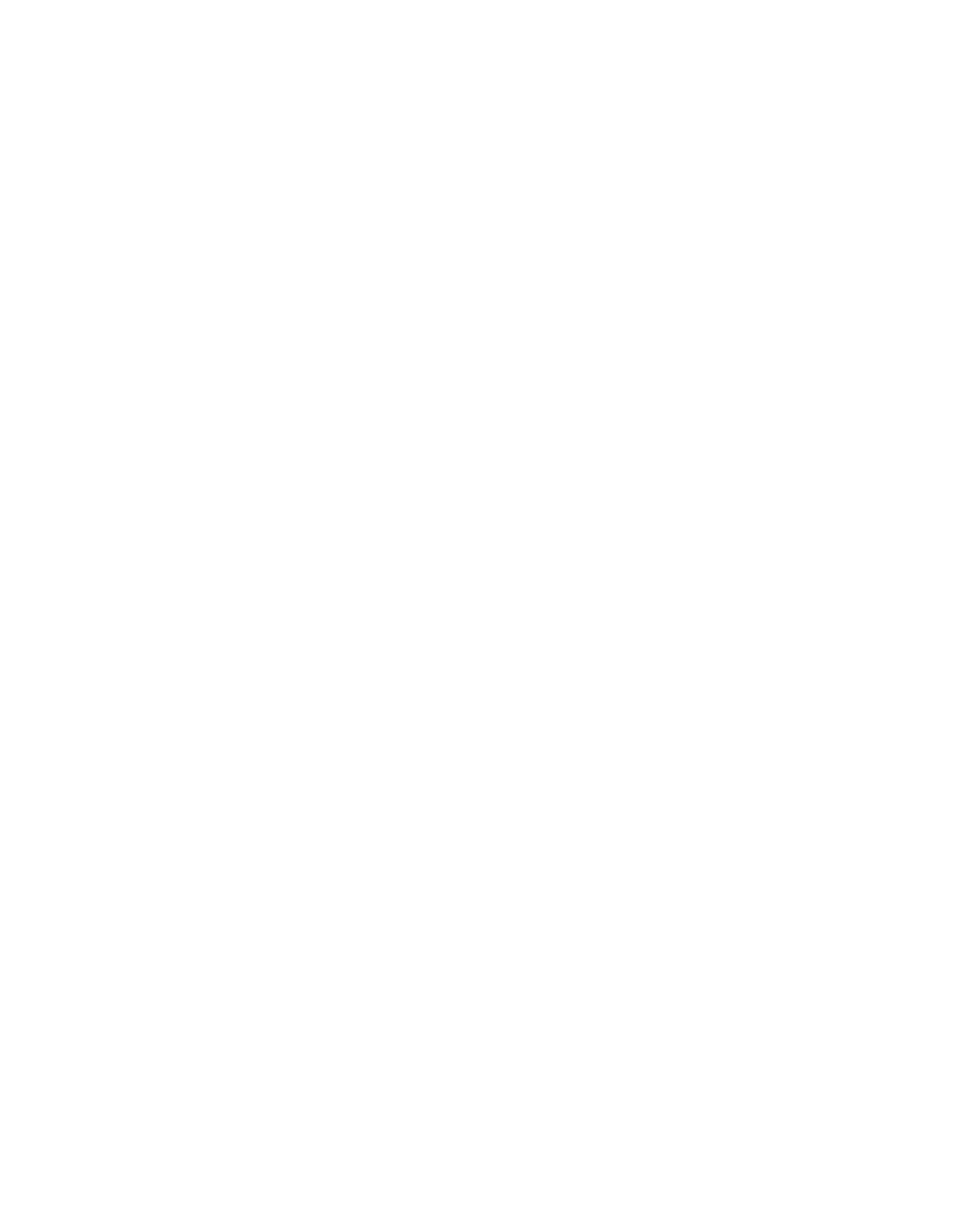## **SUBJECT INDEX**

The following index is a guide to the major topics in this microfilm publication. The first number after an entry refers to the reel, while the four-digit number following the colon refers to the frame number at which the file folder containing the subject begins. Hence, 1: 0590 directs the researcher to the folder that begins at Frame 0590 of Reel 1. By referring to the Reel Index, which constitutes the initial section of this guide, the researcher will find the folder title, inclusive dates, and a list of Major Topics listed in the order in which they appear on the film.

**Abernathy, Ralph**  1: 0590, 0839 **Act Collectively Together (ACT)**  7: 0329; 8: 0001 **Ad Hoc Action Group, Citizens of Detroit**  3: 0001 **African American Heritage Association**  8: 0001 **African-American Party of National Liberation**  1: 0839 **Afro-American Alliance, Washington State University**  1: 0001 **Afro-American Institute**  1: 0001 **Afro-American Society, Jackson State College (Jackson, Miss.)**  4: 0460 **Afro-American Society of Greater Atlanta**  2: 0810; 3: 0515 **Afro-American Student Association, Indiana University**  1: 0278, 0839; 2: 0262 **Afro-Set (Cleveland, Ohio)**  1: 0001; 5: 0272 **Alabama**  Lowndes County Freedom Organization 1: 0001 **Albany, N.Y.**  The Brothers 1: 0001

**American Nazi Party**  7: 0809; 8: 0001 **Andrews, F. D.**  8: 0182 **Anti-Defamation League of B'nai B'rith**  5: 0513 **Arlington County, Va.**  Black United Front 5: 0001 **Arrests**  Panther 21 3: 0001 **Association of Afro-American Students, University of South Carolina**  2: 0544 **Association of Black Students, Wayne State University (Detroit, Mich.)**  1: 0839 **Atlanta, Ga.**  Afro-American Society of Greater Atlanta 2: 0810; 3: 0515 Nation of Islam chapter 1: 0278 SNCC chapter 1: 0278 **Austin, Henry**  8: 0001, 0182 **Baker, General Gordon, Jr.**  7: 0001 **Baltimore, Md.**  CORE chapter 1: 0001, 0590 Society of Afro-American Students, Morgan State College 1: 0001 **Baynahm, Michael**  4: 0001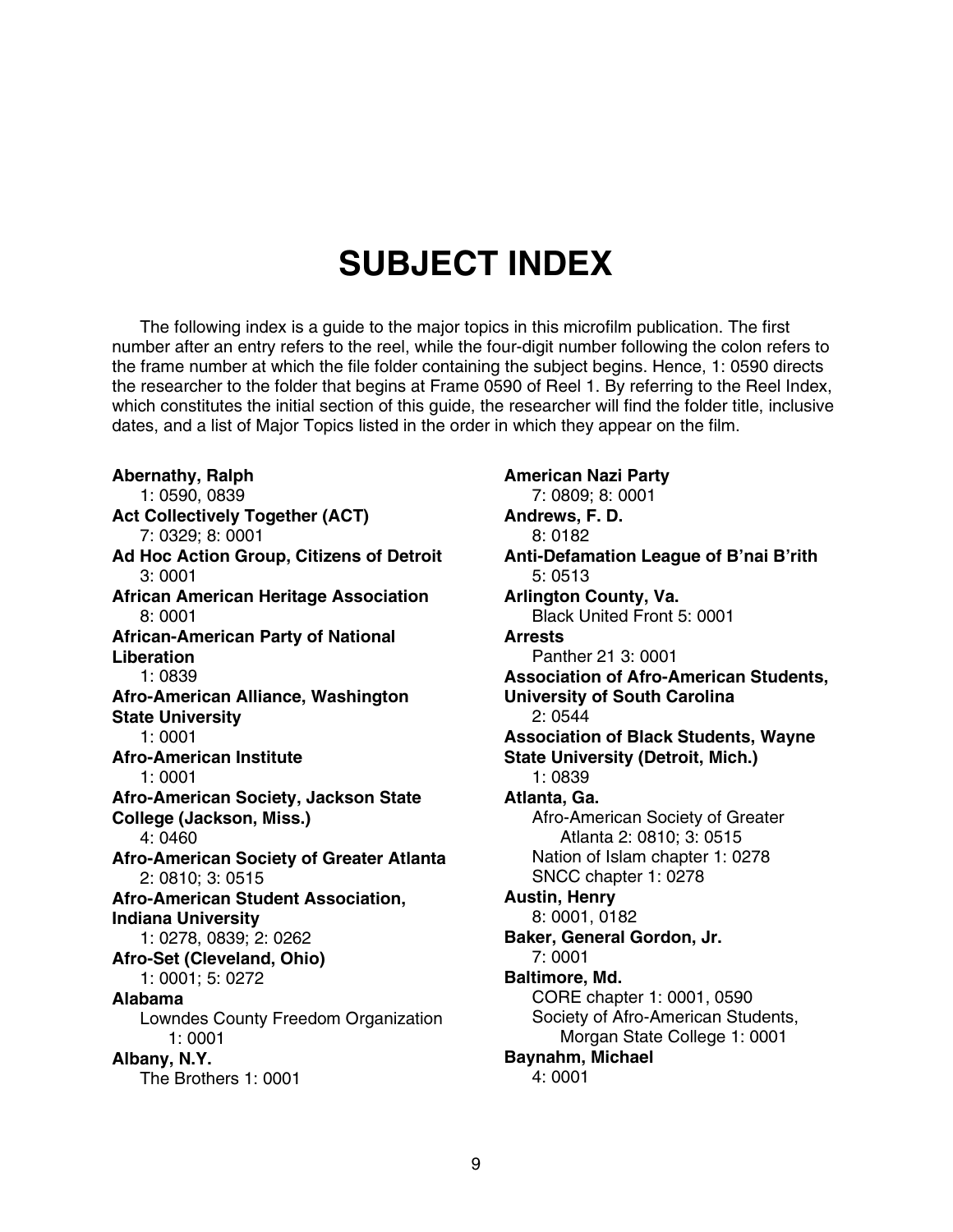**Black Action Society, University of Pittsburgh**  1: 0590 **Black Afro Militant Movement**  5: 0001 **Black Alliance for Self-Defense, University of South Carolina**  1: 0278 **Black Association for Nationalism through Unity (Omaha, Nebr.)**  3: 0259 **Black Awareness Coordinating Committee, South Carolina State College**  1: 0001 **Black Berets for Self-Defense (New Orleans, La.)**  4: 0827 **Black Caucus (Hartford, Conn.)**  1: 0278 **Black Coalition (Philadelphia, Pa.)**  1: 0590 **Black Community Defense (East Orange, N.J.)**  1: 0590 **Black Economic Development Conference**  3: 0515; 5: 0272 **Black Economic Union**  5: 0272 **Black Liberators (St. Louis, Mo.)**  1: 0839; 2: 0001, 0262, 0810 **Black National Party for Self Defense**  5: 0272 **Black Organizing Power (Memphis, Tenn.)**  1: 0001, 0278 **Black Organizing Project (Memphis, Tenn.)**  1: 0590; 2: 0001, 0262 **Black Panther Party**  1: 0278–0839; 2: 0001–0810; 3: 0001– 0781; 4: 0001–0827; 5: 0001–0723; 6: 0001–0848[b]; 8: 0182 see also Breakfast for Children Program see also Comite de Soutien au Black Panther see also L.A. Friends of the Panthers see also Panther 21 see also The People to Free the **Panthers** 

**Black Peoples Party for Defense (New Orleans, La.)**  2: 0001 **Blackstone Rangers (Chicago, Ill.)**  2: 0262; 5: 0513 **Black Student Congress**  2: 0262 **Black Student Organization, Kalamazoo College (Kalamazoo, Mich.)**  5: 0513, 0723 **Black Student Union, San Francisco State College**  1: 0278, 0590 **Black Student Union, University of Washington**  1: 0001 **Black studies programs**  Wilkins, Roy, on 2: 0262 **Black United Front (Arlington County, Va.)**  5: 0001 **Black United Front (Washington, D.C.)**  1: 0278, 0839; 3: 0781; 4: 0001, 0250 **Black Unity Coordinating Committee, Tougaloo College (Tougaloo, Miss.)**  6: 0430 **Black Youth for Peace and Power**  5: 0272 **Bogalusa, La.**  Deacons for Defense chapter 7: 0001; 8: 0001, 0182 **Bogalusa Voters League**  7: 0001 **Bombs and bombing**  6: 0430 **Boston, Mass.**  New England Grass Roots Organization 2: 0001 SNCC chapter 1: 0001 **Bradford, Percy Lee**  7: 0001 **Brando, Marlon**  1: 0839 **Breakfast for Children Program**  3: 0001, 0259, 0515, 0781; 4: 0001, 0250; 5: 0272 **The Brothers (Albany, N.Y.)**  1: 0001 **Brown, Ben**  2: 0262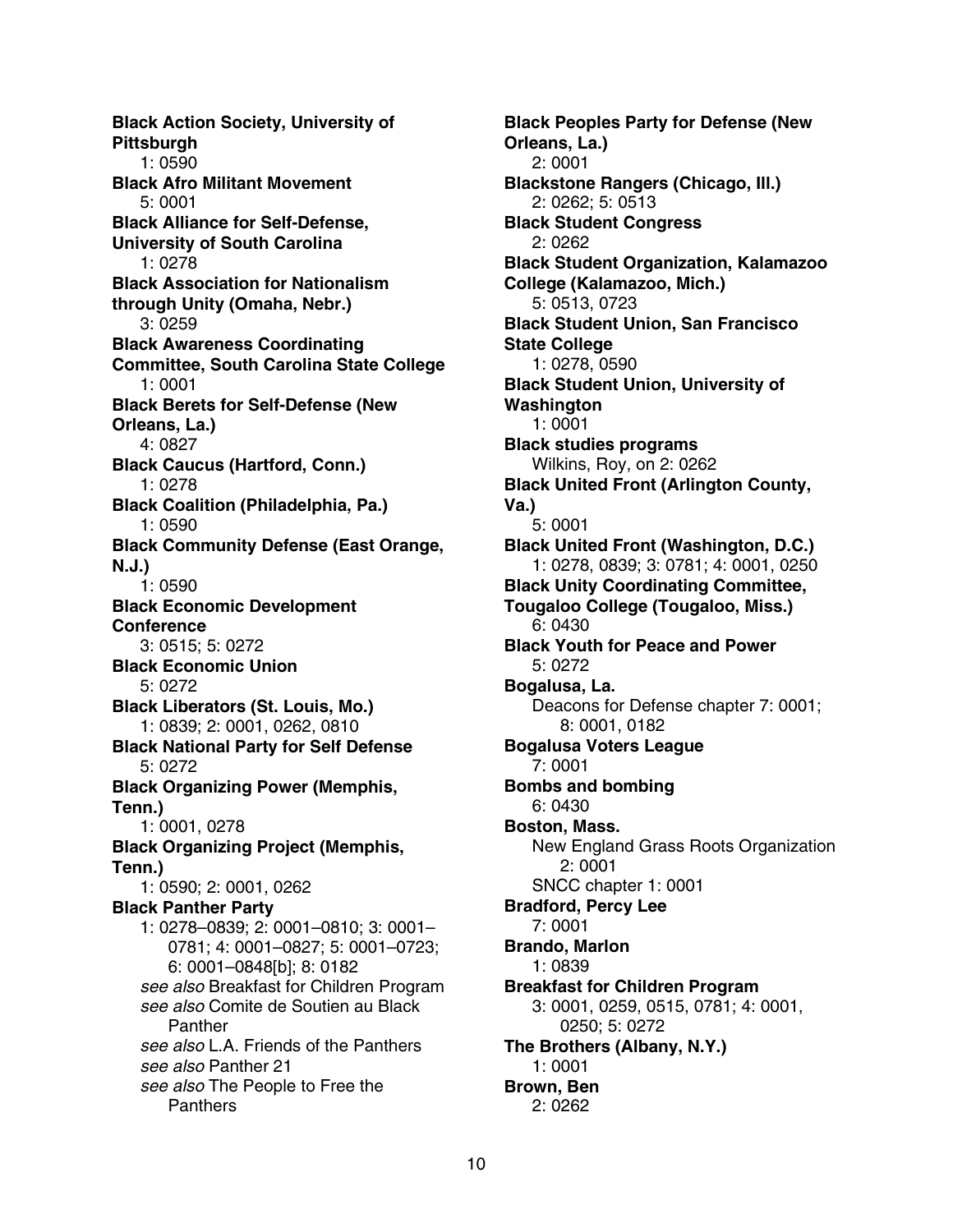**Brown, H. "Rap"**  1: 0001, 0590; 8: 0182 **Brown, Jim**  5: 0272; 8: 0182 **Brown, Lovetta**  4: 0250 **Brown, Oscar, Jr.**  8: 0182 **Brown, Robert**  2: 0262 **Brown Berets**  4: 0250 **Buffalo, N.Y.**  Nation of Islam Mosque #23 1: 0001, 0278; 6: 0625 **Burris, Roy**  7: 0001, 0329 **Cairo, Ill.**  United Front 6: 0230, 0430 **California**  L.A. Friends of the Panthers 3: 0781 Los Angeles Committee for the Defense of the Bill of Rights 4: 0001 San Diego 5: 0513 San Francisco State College 1: 0278, 0590 **Cambridge Black Action Federation (Maryland)**  1: 0001 **Carmichael, Stokely**  1: 0001, 0278, 0590, 0839; 2: 0262; 3: 0001, 0259, 0515; 4: 0250; 5: 0001; 6: 0848[b]; 8: 0182 **Carter, Arthur T.**  2: 0262 **Catholic War Veterans**  1: 0001 **Center for Black Education (Washington, D.C.)**  4: 0664, 0827; 6: 0001 **Chicago Black Youth Alliance**  8: 0182 **Chicago Freedom Movement**  7: 0809 **Chicago, Ill.**  ACT 7: 0329; 8: 0001 Blackstone Rangers 2: 0262; 5: 0513 CORE chapter 1: 0278 Deacons for Defense chapter 8: 0182 demonstrations 7: 0809; 8: 0182

Garfield Organization 8: 0182 police 4: 0664; 7: 0809 SCLC 7: 0809 **City-Wide Citizens Action Committee (Detroit, Mich.)**  1: 0001, 0278, 0590 **Clark, Mark**  4: 0664 **Clay, Cassius**  1: 0839; 2: 0544 **Cleage, Albert B., Jr.**  1: 0590 **Cleaver, Eldridge**  1: 0278, 0590, 0839; 2: 0001, 0262; 3: 0515, 0781; 4: 0001, 0827; 5: 0001, 0272, 0513, 0723; 6: 0001, 0230, 0430, 0625, 0848[b] **Cleaver, Kathleen**  1: 0839; 2: 0001 **Cleveland Now!**  5: 0272 **Cleveland, Ohio**  Afro-Set 1: 0001; 5: 0272 Cleveland Now! 5: 0272 New Libya 1: 0001 **Colleges and universities**  see Higher education **Colorado**  Denver 2: 0262 **Comite d'Action et d'Information Pour La Defense des Droits des Noirs Americans (Committee for the Defense of Black Americans, France)**  6: 0848[b] **Comite de Soutien au Black Panther (Black Panther Support Committee, France)**  6: 0848[b] **Committee to Aid the Deacons**  7: 0001 **Committee to Defend Resistance to Ghetto Life**  7: 0001 **Committee to End the War in Vietnam**  8: 0182 **Communist Party, USA (CPUSA)**  1: 0278; 3: 0001 **Community Information Center (Las Vegas, Nev.)**  6: 0625, 0848[b]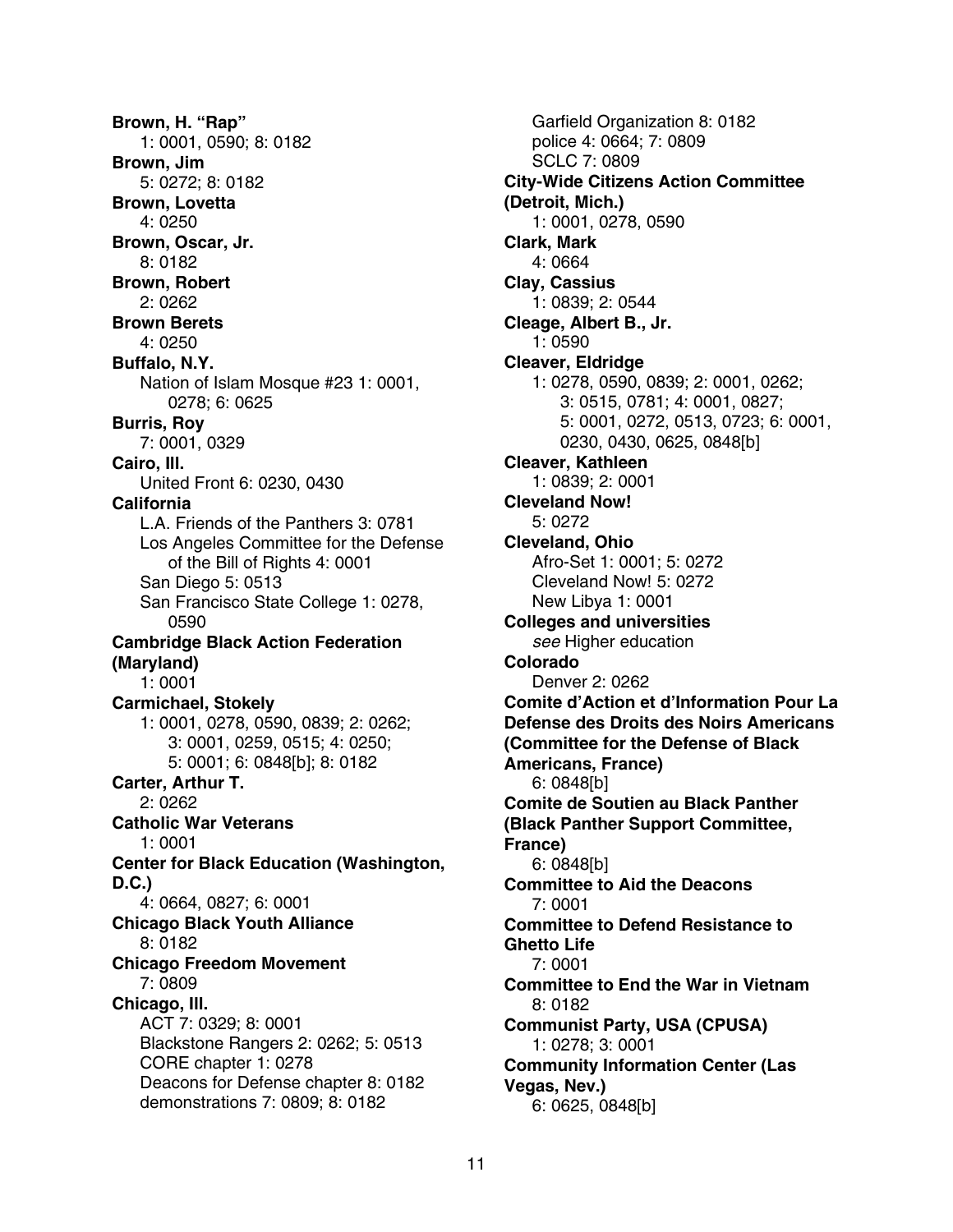**Congress of Racial Equality (CORE)**  1: 0001, 0278, 0590, 0839; 7: 0001, 0329 **Connecticut**  Hartford 1: 0278 Nation of Islam in 1: 0278 New Haven 1: 0278, 0590; 4: 0460 **Conyers, John, Jr.**  7: 0001 **Coordinating Council for Black Power**  8: 0001, 0182 **Crawford, Edward L.**  8: 0182 **Crime and criminals**  see Homicide see Police **Dallas, Tex.**  Muhammad's Temple of Islam 1: 0001 **Davis, Angela**  5: 0272; 6: 0001, 0430, 0625, 0848[b] **Deacons for Defense and Justice**  7: 0001–0809; 8: 0001–0182 **Decatur, Ill.**  Voice of the Black Community (newspaper) 3: 0259 **Demonstrations and protests**  Black Panther Party 3: 0001; 4: 0460 Chicago, Ill. 7: 0809; 8: 0182 Free Huey, Seattle, Wash. 3: 0781 Garfield Organization 8: 0182 New Haven, Conn. 4: 0460 Poor People's Campaign 1: 0278, 0590 SCLC and Chicago Freedom Movement 7: 0809 United Klans of America 1: 0001 Washington Spring Project 1: 0001 see also Riots and disorders **Dennard, Donald**  5: 0001 **Denver, Colo.**  police raid on Black Panther Party office 2: 0262 **Des Moines, Iowa**  Black Panther Party 3: 0001 **Detroit, Mich.**  Ad Hoc Action Group, Citizens of Detroit 3: 0001 Black Panther Party 3: 0001 City-Wide Citizens Action Committee 1: 0001, 0278, 0590

Dodge Revolutionary Union Movement 4: 0001 Malcolm X Society 1: 0278 Wayne State University 2: 0001 **Diggs, Charles**  7: 0001 **Dodge Revolutionary Union Movement**  4: 0001 **Durham, N.C.**  Malcolm X Liberation University 4: 0250, 0460; 5: 0272 **East Orange, N.J.**  Black Community Defense 1: 0590 **Economic Opportunity Foundation (Kansas City, Kans.)**  1: 0590 **Episcopal Church**  5: 0272; 6: 0230 **Eubanks, Matthew**  8: 0182 **Fair Play for Cuba Committee**  7: 0329 **Field Foundation**  2: 0810 **Firearms**  2: 0544; 7: 0001 **Flint, Mich.**  United Klans of America demonstration 1: 0001 **Florida**  black power groups in 1: 0590 Gainesville 1: 0001 Miami 1: 0278, 0590 Nation of Islam in 1: 0001, 0278 SSOC in 1: 0001, 0590 **Florida Atlantic University**  SSOC chapter 1: 0590 **Florida Black Front**  3: 0781 **Fonda, Jane**  5: 0513 **Foreman, George**  1: 0839 **Forman, James**  1: 0590; 5: 0272; 6: 0230 **Fort, Jeff**  2: 0262 **France**  6: 0848[b]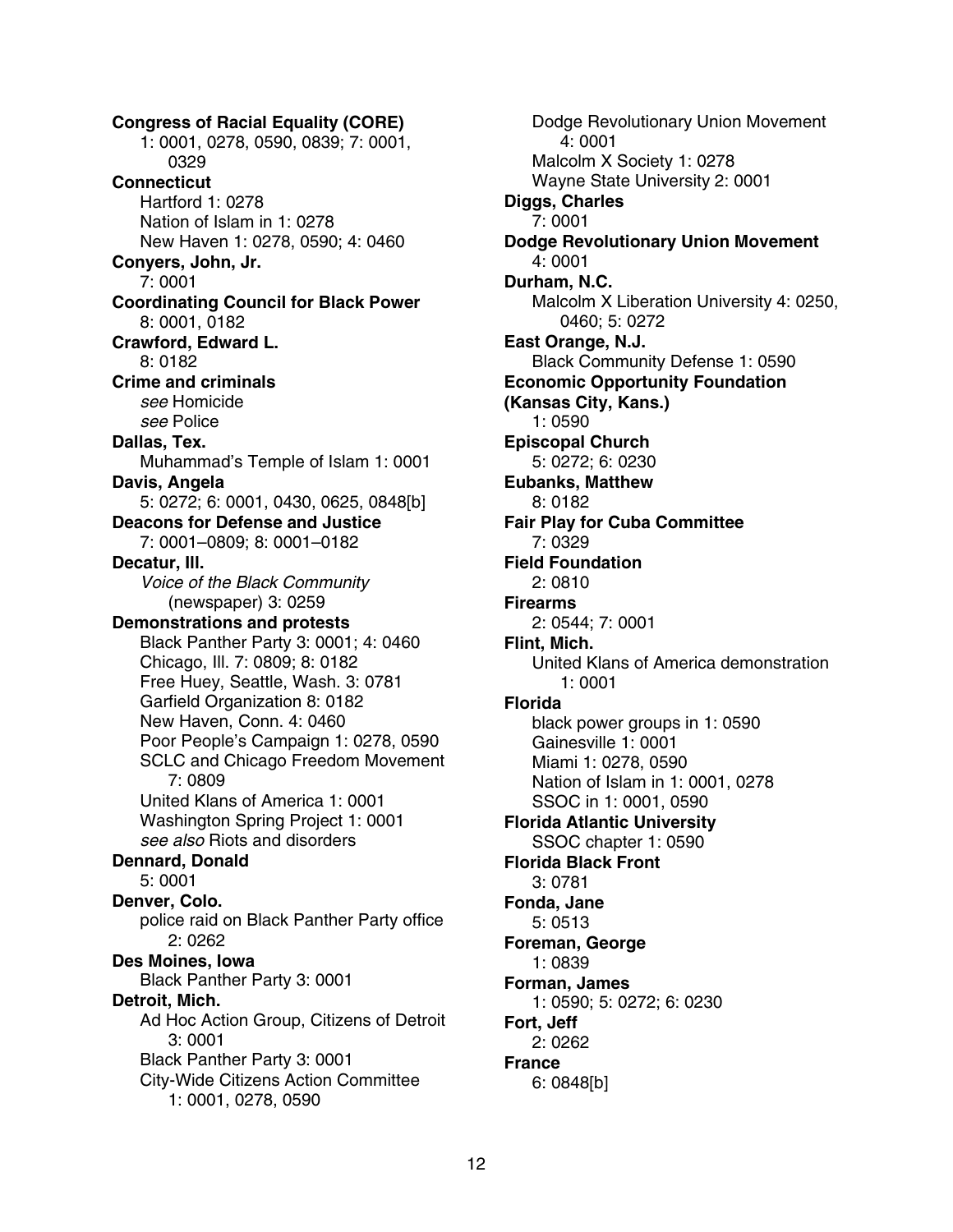**Free Huey demonstration**  Seattle, Wash. 3: 0781 **Friday Night Socialist Forum**  7: 0329, 0809 **Fruit of Islam**  1: 0001 **Fund-raising**  Deacons for Defense 7: 0329 **Gainesville, Fla.**  SSOC 1: 0001 **Garfield Organization (Chicago, Ill.)**  8: 0182 **Garry, Charles**  3: 0515; 4: 0001; 6: 0625 **Georgia**  see Atlanta, Ga. **Georgia Black Liberation Front**  5: 0723 **Gray, Jesse**  7: 0001, 0329 **Grayned, George S.**  3: 0259 **Green, James**  8: 0182 **Gregory, Dick**  1: 0001, 0278 **Gresham, Herbert**  5: 0272 **Group on Advanced Leadership**  7: 0001 **Hampton, Evelyn**  5: 0272 **Hampton, Fred**  2: 0262; 4: 0460, 0664; 5: 0001 **Hartford, Conn.**  Black Caucus 1: 0278 **Henry, Milton**  4: 0460 **Henry, Richard**  4: 0460; 5: 0513 **Hicks, Robert**  7: 0001, 0329 **Higher education**  black studies programs 2: 0262 Howard University 3: 0259; 6: 0230 Indiana University 1: 0278, 0839; 2: 0262; 3: 0001 Jackson State College 4: 0460 Kalamazoo College 5: 0513, 0723

Malcolm X Liberation University 4: 0250, 0460; 5: 0272 Morgan State College 1: 0001 San Francisco State College 1: 0278, 0590 South Carolina State College 1: 0001 Tougaloo College 2: 0544; 3: 0259; 6: 0430 University of Pittsburgh 1: 0590 University of South Carolina 1: 0278; 2: 0544 University of Washington 1: 0001 Washington State University 1: 0001 Wayne State University 2: 0001 **Hilliard, David**  3: 0515; 5: 0723 **Hill Parents Association (New Haven, Conn.)**  1: 0278, 0590 **Hobson, Julius W.**  7: 0001, 0329 **Homer, La.**  Deacons for Defense chapter 7: 0001; 8: 0182 **Homicide**  Clark, Mark 4: 0664 Hampton, Fred 4: 0664 Rackley, Alex 5: 0513 Savage, John 3: 0259 **Houston, Tex.**  Nation of Islam in 1: 0590; 2: 0262 People's Party II 5: 0723; 6: 0625 **Howard University (Washington, D.C.)**  3: 0259; 6: 0230 **Illinois**  see Cairo, Ill. see Chicago, Ill. see Decatur, Ill. **Imperial Avenue Improvement Association (San Diego, Calif.)**  5: 0513 **Indiana**  Nation of Islam in 1: 0278; 2: 0810 see also Indianapolis, Ind. **Indianapolis, Ind.**  Black Panther Party 2: 0262, 0544; 3: 0001 police 2: 0262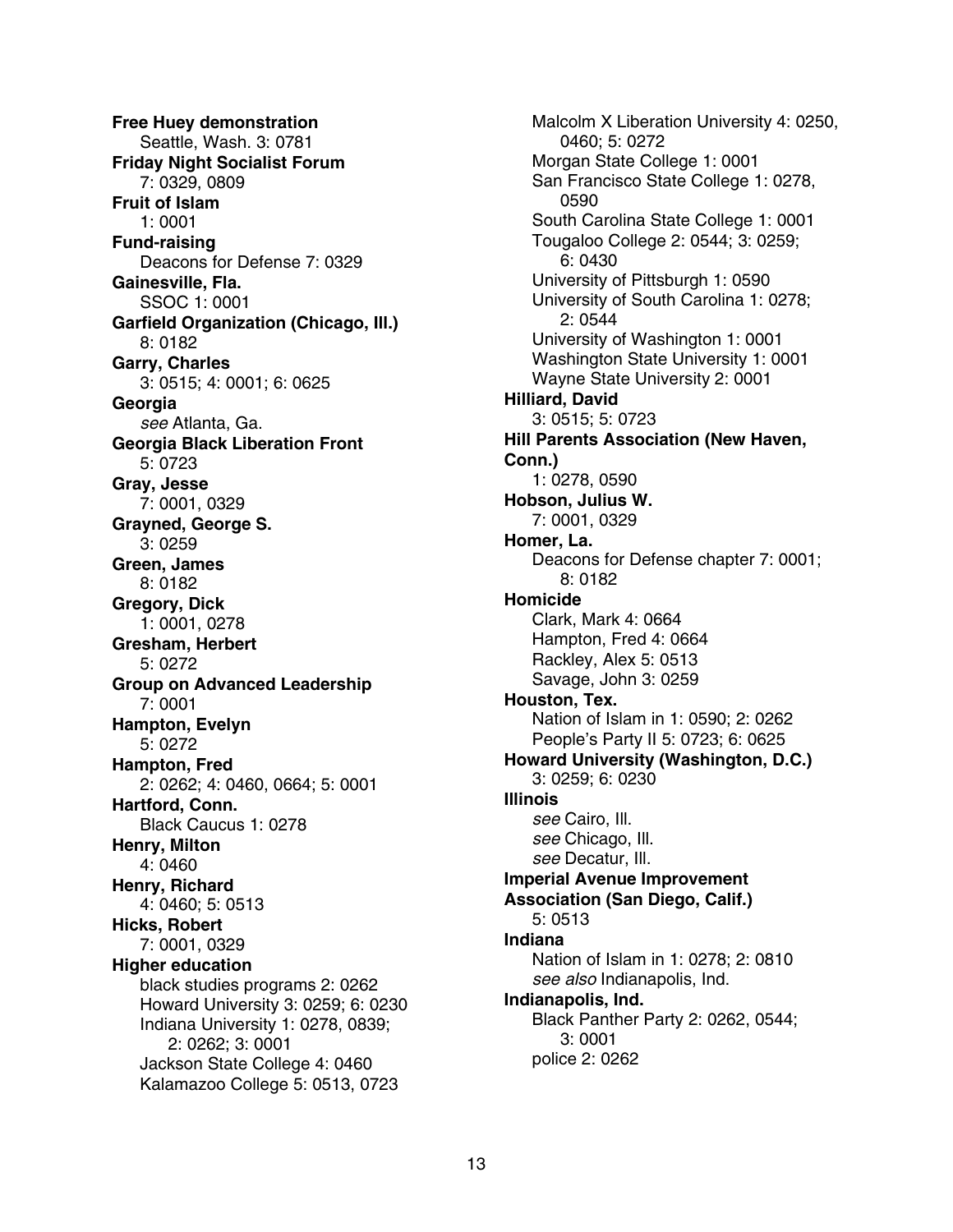**Indianapolis, Ind. cont.**  Radical Action Project 1: 0278, 0839; 2: 0262, 0810; 3: 0515, 0781; 4: 0664 **Indiana University**  Afro-American Student Association 1: 0278, 0839; 2: 0262 Revolutionary Student Party 3: 0001 United Students' Movement 3: 0001 **International Black Workers Congress**  6: 0848[b] **Inter-Religious Foundation for Community Organization**  1: 0590; 5: 0513 **Invaders (Memphis, Tenn.)**  2: 0810; 3: 0001, 0259 **Israel**  Black Panther Party criticism of 4: 0827 **Jackson, Jesse**  5: 0513 **Jackson State College**  Afro-American Society 4: 0460 **Jennings, George**  8: 0182 **Jersey City, N.J.**  Black Panther Party 2: 0262; 5: 0723 Project Anti-Recidivism 1: 0839 **Jewish Defense League**  4: 0001 **Jones, LeRoi**  1: 0001, 0278 **Jonesboro, La.**  Deacons for Defense chapter 7: 0001; 8: 0182 **Junta of Militant Organizations (JOMO)**  1: 0590; 2: 0001; 5: 0272; 6: 0430, 0625, 0848[b] **Kahane, Meir**  4: 0001 **Kalamazoo College (Kalamazoo, Mich.)**  Black Student Organization 5: 0513, 0723 **Kansas City, Kans.**  Economic Opportunity Foundation 1: 0590 **Kansas City, Mo.**  Nation of Islam Mosque #30 1: 0001 race relations 1: 0001 **Karenga, Brenda**  5: 0272

**Karenga, Ron**  1: 0590; 2: 0001, 0810; 4: 0001, 0250; 5: 0272 **Kerner Commission**  see National Advisory Commission on Civil Disorders **King, Martin Luther, Jr.**  1: 0001, 0278; 7: 0329 **Kirkpatrick, F. D.**  8: 0182 **Klein, Mark**  7: 0001, 0329 **Ku Klux Klan (KKK)**  7: 0001, 0329, 0809; 8: 0001 see also United Klans of America **Kunstler, William M.**  1: 0001 **L.A. Friends of the Panthers**  3: 0781 **Las Vegas, Nev.**  Community Information Center 6: 0625, 0848[b] **League of Revolutionary Black Workers**  3: 0001, 0515; 4: 0001, 0827 **Lomax, Louis**  7: 0001 **Los Angeles Committee for the Defense of the Bill of Rights**  4: 0001 **Louisiana**  Deacons for Defense chapters 7: 0001; 8: 0001, 0182 see also New Orleans, La. **Lowenstein's Department Store (Memphis, Tenn.)**  3: 0259 **Lowndes County Freedom Organization (Alabama)**  1: 0001 **Malcolm X Liberation University (Durham, N.C.)**  4: 0250, 0460; 5: 0272 **Malcolm X Society (Detroit, Mich.)**  1: 0278 **Maryland**  Cambridge Black Action Federation 1: 0001 see also Baltimore, Md.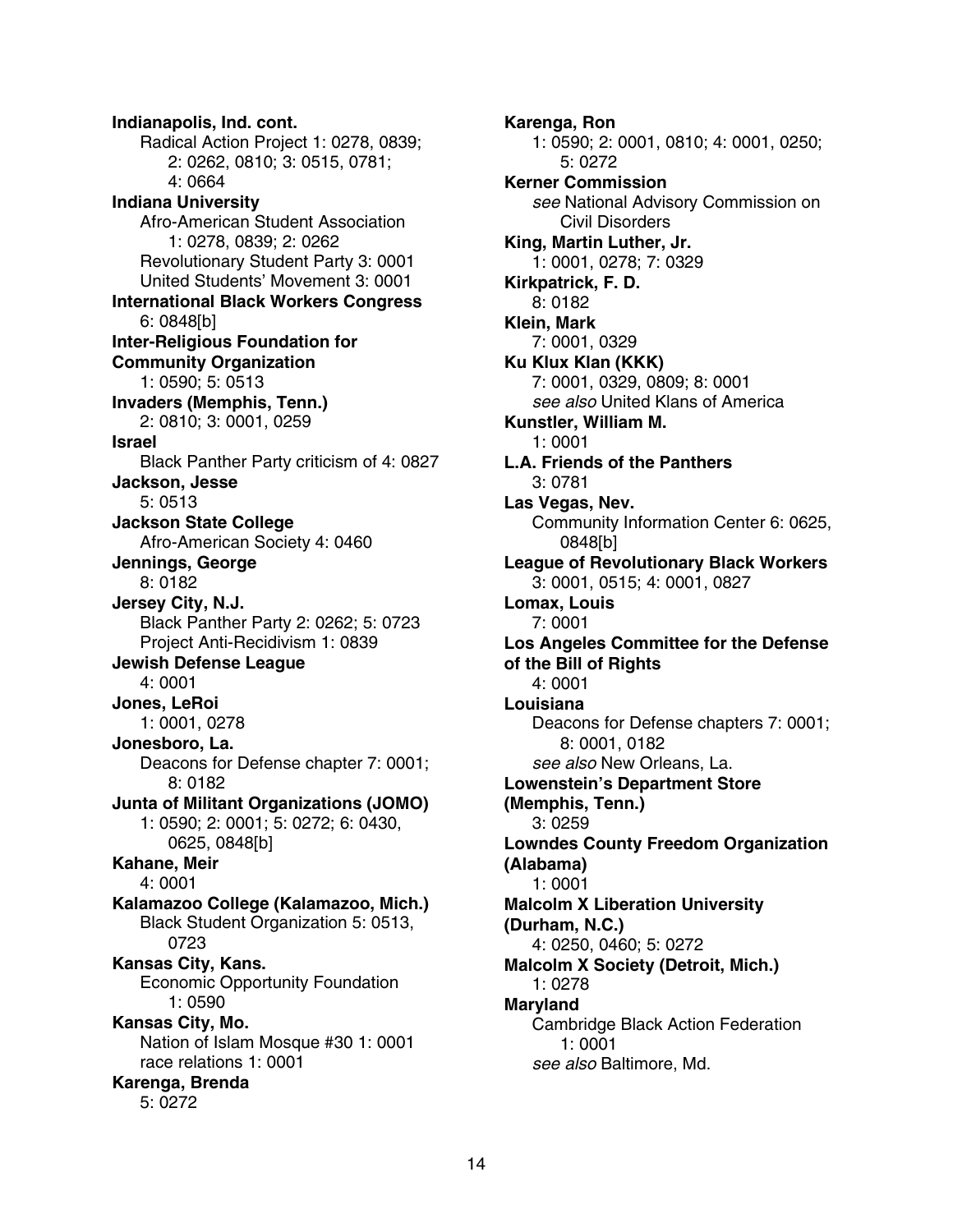**Massachusetts**  Boston 1: 0001; 2: 0001 New Bedford 5: 0723 **Matthews, Connie**  5: 0272 **McLucas, Lonnie**  5: 0513 **Memphis, Tenn.**  April 4, 1969, riot 3: 0259 Black Organizing Power 1: 0001, 0278 Black Organizing Project 1: 0590; 2: 0001, 0262 Invaders 2: 0810; 3: 0001, 0259 Lowenstein's Department Store 3: 0259 **Miami, Fla.**  Nation of Islam Mosque #29 1: 0278 SCLC chapter 1: 0590 WCKT-TV 1: 0590 **Michigan**  Flint 1: 0001 Kalamazoo College 5: 0513, 0723 see also Detroit, Mich. **Milwaukee, Wis.**  NAACP youth council 1: 0001 Nation of Islam Mosque #3 1: 0001 **Minden, La.**  Deacons for Defense chapter 8: 0182 **Minnesota Committee to End the War in Vietnam**  8: 0182 **Minutemen**  4: 0664 **Mississippi**  Black Panther Party in 5: 0272 Deacons for Defense chapters 8: 0182 Jackson State College 4: 0460 Tougaloo College 2: 0544; 3: 0259; 6: 0430 **Missouri**  Kansas City 1: 0001 St. Louis 1: 0001, 0839; 2: 0001, 0262, 0810 **Montgomery, Lucy**  8: 0182 **Moore, Douglas E.**  6: 0001 **Morgan State College (Baltimore, Md.)**  Society of Afro-American Students 1: 0001

**Movement for a Democratic Military**  5: 0272 **Muhammad, Elijah**  1: 0001, 0278, 0839; 2: 0262 **Muhammad, Herbert C.**  1: 0278 **Muhammad's Temple of Islam #22 (Pittsburgh, Pa.)**  1: 0001 **Muhammad's Temple of Islam in Dallas**  1: 0001 **Murder**  see Homicide **Muslim Girls Training**  1: 0001 **NAACP**  Milwaukee youth council 1: 0001 Pittsburgh, Pa., branch 6: 0848[b] **Nashville, Tenn.**  SNCC chapter 1: 0001 **National Advisory Commission on Civil Disorders (Kerner Commission)**  1: 0001 **National Committee to Combat Fascism**  4: 0827; 5: 0001–0723; 6: 0001–0848[b] **National Involvement Association**  6: 0848[b] **National Mobilization Committee to End the War in Vietnam**  3: 0781 **National States Rights Party**  7: 0809; 8: 0001 **National Welfare Rights Organization**  3: 0781 **Nation of Islam**  1: 0001, 0278, 0590, 0839; 2: 0001, 0262, 0544, 0810; 3: 0001, 0515, 0781; 4: 0001, 0250, 0664; 5: 0513, 0723; 6: 0001, 0230, 0625, 0848[b]; 7: 0329; 8: 0001, 0182 **Nebraska**  Omaha 3: 0259 **Nevada**  Las Vegas 6: 0625, 0848[b] **Newark, N.J.**  Black Panther Party 2: 0262 United Afro-American Association 1: 0001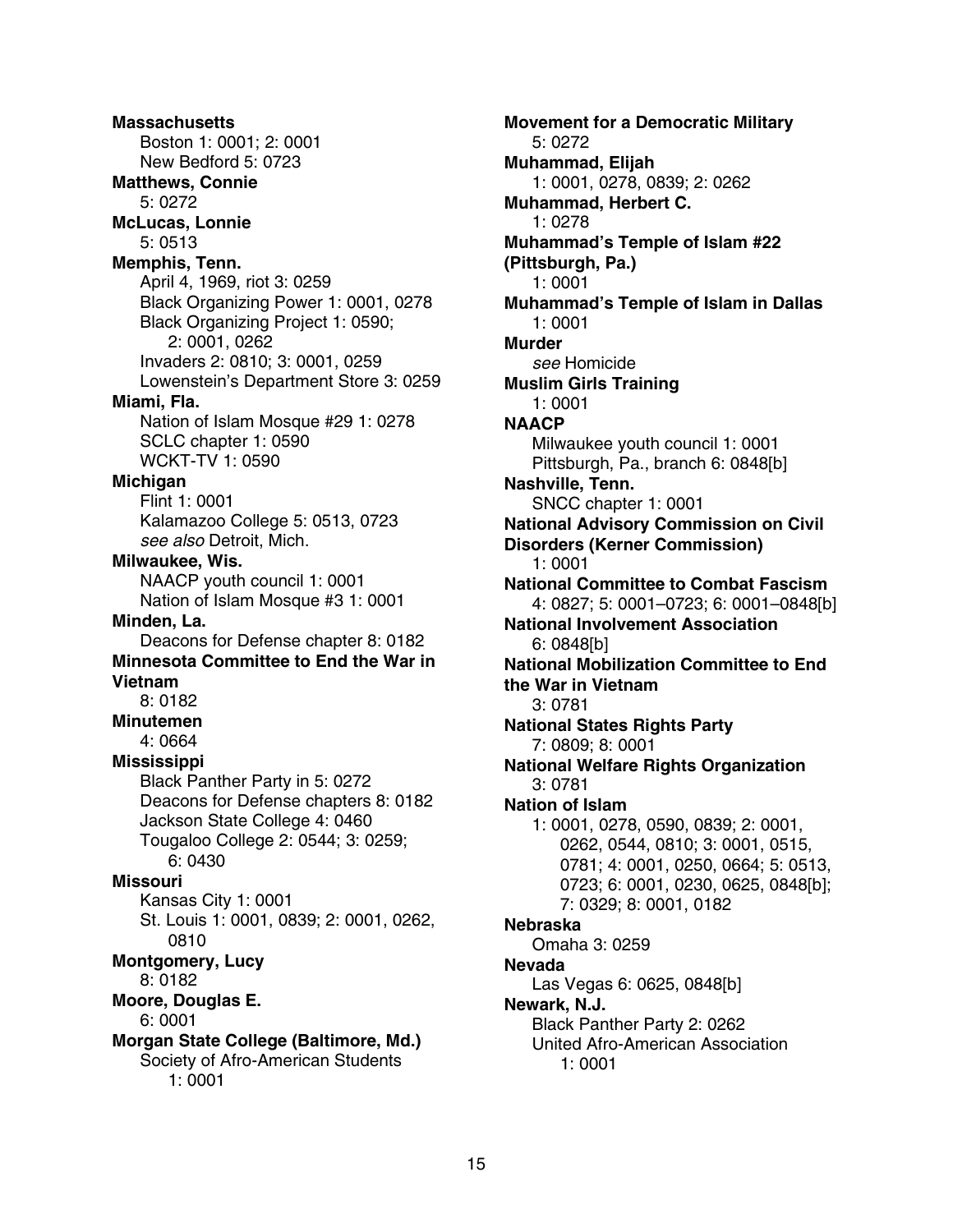**New Bedford, Mass.**  National Committee to Combat Fascism office 5: 0723 **New England Grass Roots Organization (Boston, Mass.)**  2: 0001 **New Haven, Conn.**  Black Panther Party and The People to Free the Panthers demonstration 4: 0460 Hill Parents Association 1: 0278, 0590 **New Jersey**  East Orange 1: 0590 Jersey City 1: 0839; 2: 0262; 5: 0723 Newark 1: 0001; 2: 0262 **New Libya (Cleveland, Ohio)**  1: 0001 **New Mobilization Committee to End the War in Vietnam**  4: 0001, 0460 **New Orleans, La.**  Black Berets for Self-Defense 4: 0827 Black Peoples Party for Defense 2: 0001 Deacons for Defense chapter 8: 0182 **Newspapers**  The South End (Wayne State University) 2: 0001 Voice of the Black Community (Decatur, Ill.) 3: 0259 **Newton, Huey**  1: 0278, 0839; 2: 0001; 3: 0515, 0781; 5: 0272, 0513, 0723; 6: 0001, 0230, 0625, 0848[b] **New York City**  Black Panther Party demonstration 3: 0001 Nation of Islam Mosque #7 1: 0001 Yoruba Temple 1: 0001 **New York State**  Albany 1: 0001 Buffalo 1: 0001, 0278; 6: 0625 Syracuse 2: 0262, 0810 see also New York City **New York 21**  see Panther 21 **North Carolina**  Malcolm X Liberation University 4: 0250, 0460; 5: 0272

**Ohio**  Cleveland 1: 0001; 5: 0272 **Omaha, Nebr.**  Black Association for Nationalism through Unity 3: 0259 **O'Neal, Pete**  3: 0781 **Operation Opportunity**  8: 0182 **Organization for Black Power**  7: 0001 **Organization of Afro-American Unity**  1: 0001; 8: 0182 **Owens, David**  2: 0001, 0262; 3: 0001 **Palestine**  Black Panther Party support for 5: 0001 **Panther 21**  3: 0001; 6: 0430, 0625 **Patterson, William L.**  1: 0278 **Peace and Freedom Party**  1: 0839; 2: 0001 **Pennsylvania**  Philadelphia RAM 1: 0001 see also Pittsburgh, Pa. **People's Alliance**  4: 0250 **People's Party II (Houston, Tex.)**  5: 0723; 6: 0625 **The People to Free the Panthers**  4: 0460 **Philadelphia, Pa.**  RAM 1: 0001 **Pinkett, Jonathan Devan**  5: 0272 **Pittsburgh Communications Foundation**  2: 0262 **Pittsburgh, Pa.**  Muhammad's Temple of Islam #22 1: 0001 NAACP branch 6: 0848[b] Unity Incorporated 1: 0278, 0590 University of Pittsburgh 1: 0590 **Poindexter, David Rudolph**  6: 0001 **Police**  Chicago, Ill. 4: 0664; 7: 0809; 8: 0182 Denver, Colo. 2: 0262 Indianapolis, Ind. 2: 0262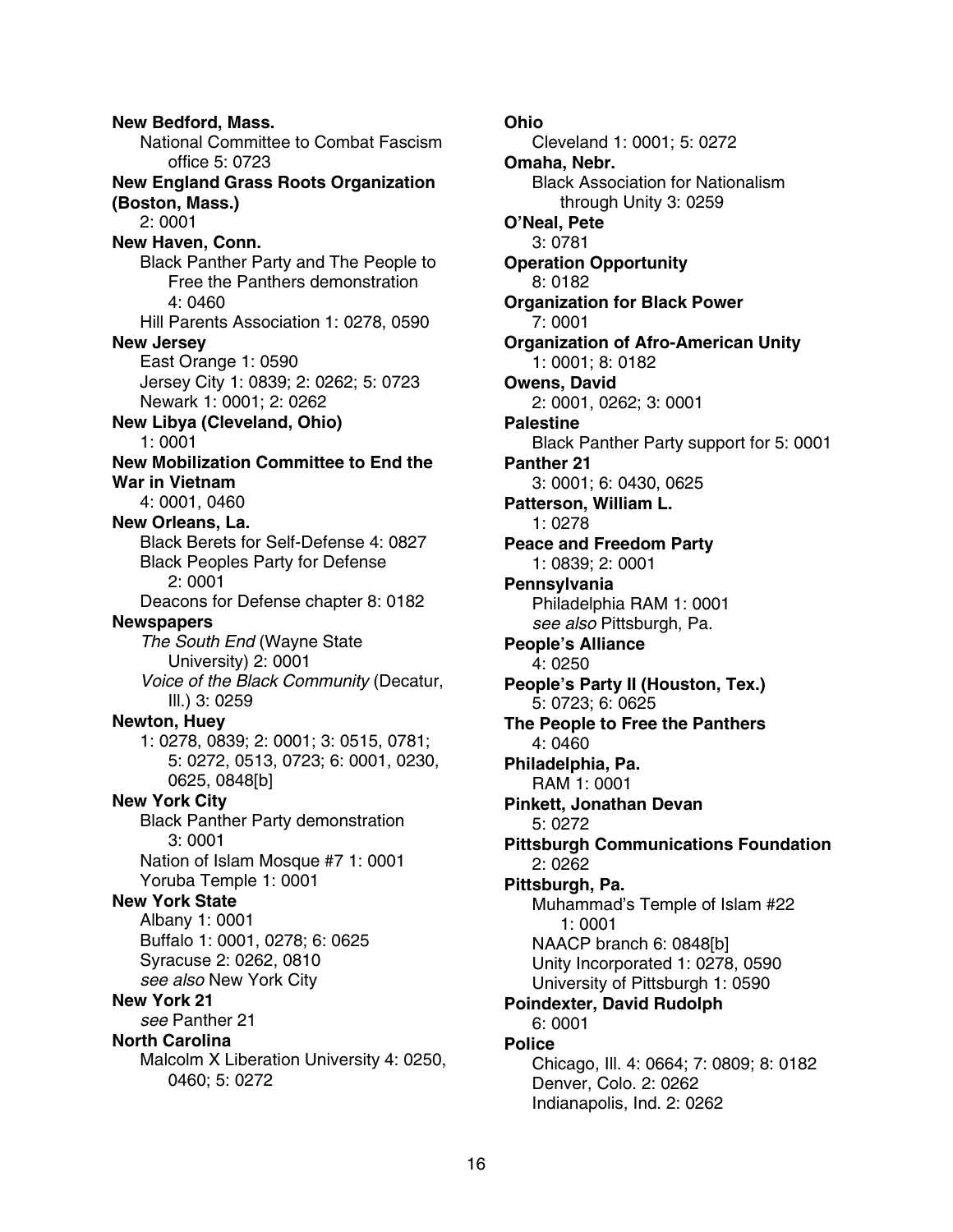raids on Black Panther Party offices 4: 0664 **Poor People's Campaign**  1: 0278, 0590 **Port Gibson, Miss.**  Deacons for Defense chapter 8: 0182 **Powell, Adam Clayton, Jr.**  1: 0001 **Progressive Labor Party**  3: 0515; 4: 0001; 7: 0001, 0329; 8: 0182 **Project Anti-Recidivism (Jersey City, N.J.)**  1: 0839 **Rackley, Alex**  5: 0513 **Radical Action Project (Indianapolis, Ind.)**  1: 0278, 0839; 2: 0262, 0810; 3: 0515, 0781; 4: 0664 **Radio**  "Hot Line" with Wesley South 7: 0809 **Reparations**  5: 0272 **Republic of New Africa (RNA)**  1: 0590, 0839; 2: 0001, 0262, 0810; 3: 0001, 0259, 0515; 4: 0001, 0250, 0460; 5: 0272, 0513, 0723; 6: 0230, 0848[b] **Retail trade**  Lowenstein's Department Store (Memphis, Tenn.) 3: 0259 Walgreen Drug Stores 8: 0182 **Revolutionary Action Movement (RAM)**  1: 0001, 0278; 7: 0001, 0329; 8: 0182 **Revolutionary People's Constitutional Convention**  5: 0513; 6: 0001, 0230 **Revolutionary Student Party, Indiana University**  3: 0001 **Richmond Information Center (Virginia)**  6: 0430 **Richmond, Va.**  Nation of Islam Mosque #24 1: 0001; 6: 0001 Richmond Information Center 6: 0430 **Riesel, Victor**  6: 0001 **Riots and disorders**  Memphis, Tenn. 3: 0259

**Rockwell, George Lincoln**  7: 0809 **Rogers, Nahaz**  7: 0329 **Rush, Bobby**  2: 0262; 5: 0001 **San Diego, Calif.**  Imperial Avenue Improvement Association 5: 0513 **San Francisco State College**  Black Student Union 1: 0278, 0590 **Savage, John**  3: 0259 **Seale, Bobby**  1: 0278, 0839; 2: 0810; 3: 0259, 0515, 0781; 4: 0001, 0664; 5: 0723 **Seattle, Wash.**  Free Huey demonstration 3: 0781 SNCC chapter 1: 0001 **Self-defense**  7: 0001, 0329 **Sims, Charles**  7: 0001, 0329, 0809; 8: 0182 **Society of Afro-American Students, Morgan State College (Baltimore, Md.)**  1: 0001 **South, Wesley**  7: 0329, 0809 **South Carolina State College**  Black Awareness Coordinating Committee 1: 0001 **The South End (newspaper, Wayne State University)**  2: 0001 **Southern Christian Leadership Conference (SCLC)**  1: 0001, 0278, 0590; 2: 0001, 0810; 7: 0809 **Southern Student Organizing Committee (SSOC)**  1: 0001, 0590 **Stanford, Max**  1: 0001; 7: 0001 **St. Louis, Mo.**  Black Liberators 1: 0839; 2: 0001, 0262, 0810 Nation of Islam Mosque #28 1: 0001 Zulu 1200 1: 0839; 2: 0001, 0262 **Stokes, Carl B.**  5: 0272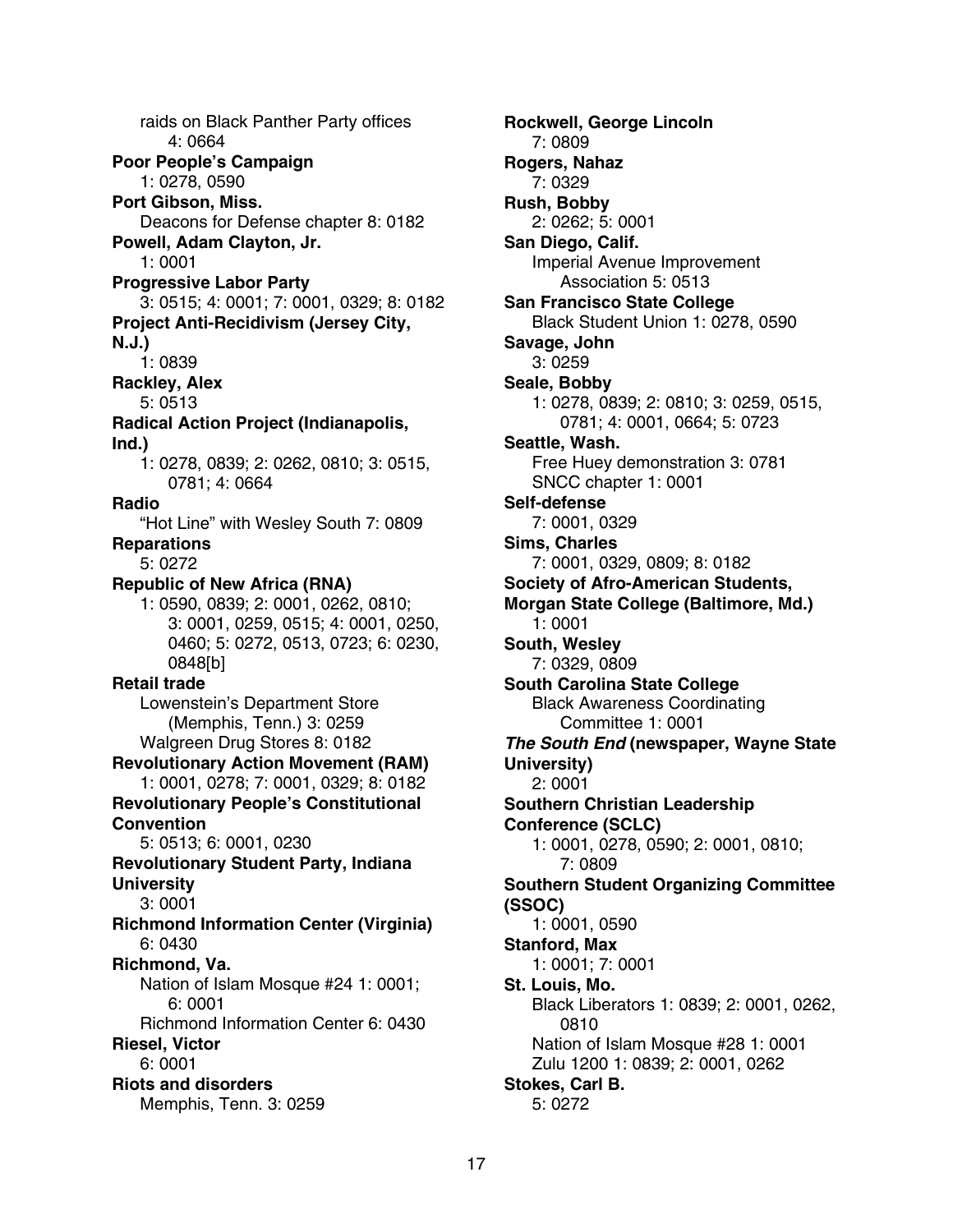**Strickland, John B. X**  1: 0278 **Student Committee for Travel to Cuba**  7: 0001, 0329 **Student Nonviolent Coordinating Committee (SNCC)**  1: 0001–0839; 2: 0001, 0262, 0810; 5: 0001–0723; 6: 0001, 0230; 7: 0809; 8: 0182 **Students**  all-black student dormitories 2: 0262 SDS 1: 0001, 0839; 3: 0001, 0259, 0515, 0781; 4: 0001, 0250, 0460 SNCC 1: 0001–0839; 2: 0001, 0262, 0810; 5: 0001–0723; 6: 0001, 0230; 7: 0809; 8: 0182 SSOC 1: 0001, 0590 Student Committee for Travel to Cuba 7: 0001, 0329 see also Higher education see also Youth **Students for a Democratic Society (SDS)**  1: 0001, 0839; 3: 0001, 0259, 0515, 0781; 4: 0001, 0250, 0460 **Sullivan, Leon**  6: 0430 **Syracuse, N.Y.**  United Black Brothers 2: 0262, 0810 **Television**  WCKT-TV (Miami) 1: 0590 **Tennessee**  Nashville SNCC 1: 0001 see also Memphis, Tenn. **Texas**  Dallas 1: 0001 Houston 1: 0590; 2: 0262; 5: 0723; 6: 0625 **Thomas, Ernest**  7: 0001, 0329, 0809; 8: 0001, 0182 **Tougaloo College (Tougaloo, Miss.)**  Black Unity Coordinating Committee 6: 0430 Political Action Committee 2: 0544; 3: 0259 **Trials**  McLucas, Lonnie, for murder of Alex Rackley 5: 0513 **United Afro-American Association (Newark, N.J.)**  1: 0001

**United Black Brothers (Syracuse, N.Y.)**  2: 0262, 0810 **United Front (Cairo, Ill.)**  6: 0230, 0430 **United Front Against Fascism**  4: 0001, 0460, 0664; 5: 0001 **United Klans of America**  1: 0001 see also Ku Klux Klan **United Students' Movement, Indiana University**  3: 0001 **Unity Incorporated (Pittsburgh, Pa.)**  1: 0278, 0590 **Universities**  see Higher education **University of Pittsburgh**  Black Action Society 1: 0590 **University of South Carolina**  Association of Afro-American Students 2: 0544 Black Alliance for Self-Defense 1: 0278 **University of Washington**  Black Student Union 1: 0001 **US Organization**  1: 0001, 0278, 0590, 0839; 2: 0001; 3: 0001, 0259, 0515, 0781; 4: 0001, 0460, 0664, 0827; 5: 0272 **Venceremos Brigade**  6: 0230 **Virginia**  Arlington County 5: 0001 Richmond 1: 0001; 6: 0001, 0430 **Voice of the Black Community (Decatur, Ill., newspaper)**  3: 0259 **Walgreen Drug Stores**  8: 0182 **Washington, D.C.**  Black United Front 1: 0278, 0839; 3: 0781; 4: 0001, 0250 Center for Black Education 4: 0664, 0827; 6: 0001 Howard University 3: 0259; 6: 0230 Nation of Islam Mosque #4 1: 0001 **Washington Spring Project (SCLC)**  1: 0001 **Washington State**  Seattle 1: 0001; 3: 0781 University of Washington 1: 0001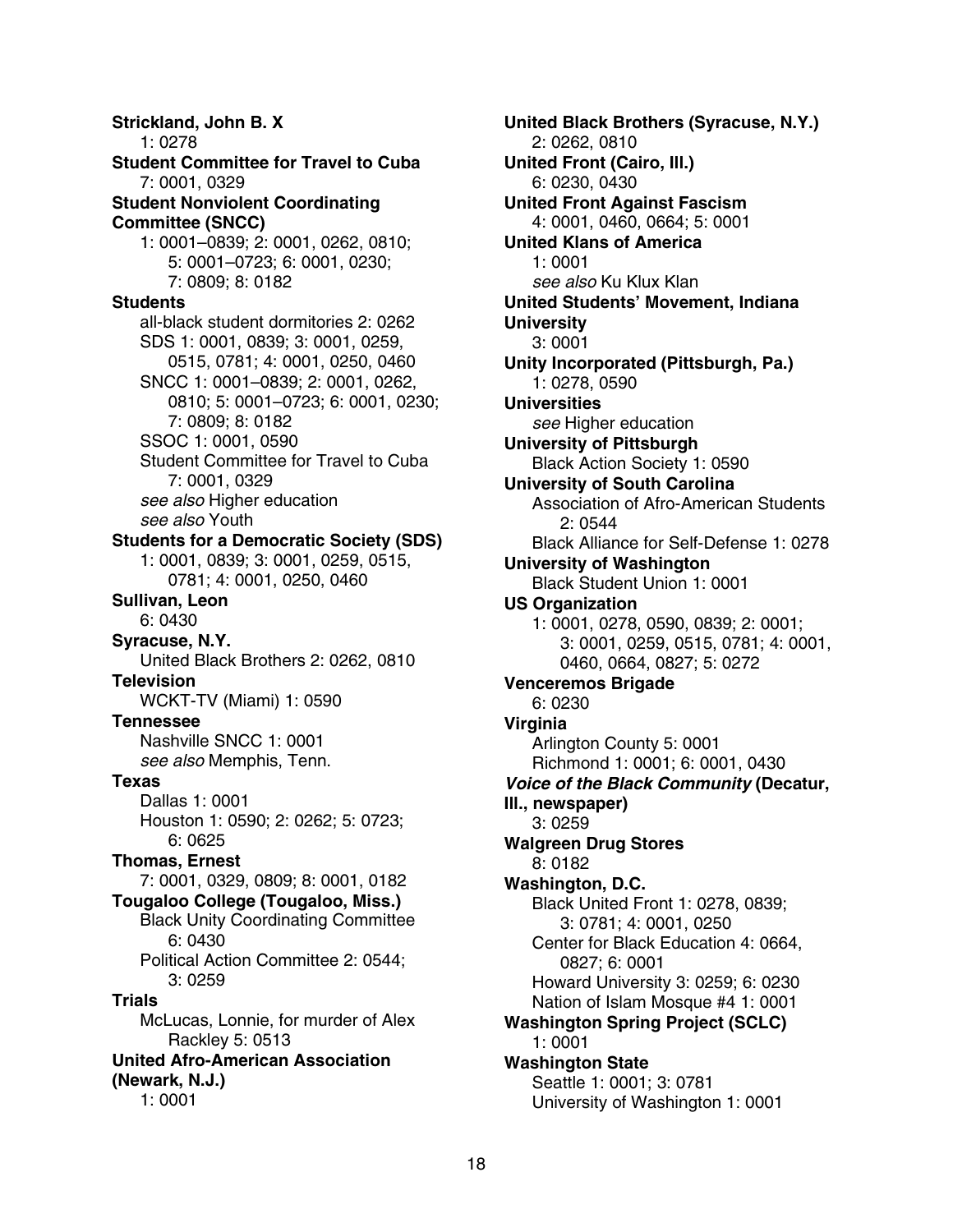**Washington State University**  Afro-American Alliance 1: 0001 **Watson, Lauren R.**  5: 0001 **Wayne State University (Detroit, Mich.)**  Association of Black Students 1: 0839 The South End (campus newspaper) 2: 0001 **WCKT-TV (Miami, Fla.)**  1: 0590 **W. E. B. DuBois Clubs of America**  4: 0001; 8: 0001, 0182 **West Feliciana Parish, La.**  Deacons for Defense chapter 8: 0182 **Wilkins, Roy**  2: 0262 **Williams, Robert F.**  1: 0590; 4: 0001; 7: 0001

**Wisconsin**  Milwaukee 1: 0001 **Woodville, Miss.**  Deacons for Defense chapter 8: 0182 **Yoruba Temple (New York City)**  1: 0001 **Young Lords**  6: 0430 **Young Socialist Alliance**  7: 0329; 8: 0182 **Youth**  Milwaukee NAACP youth council 1: 0001 see also Students **Zulu 1200 (St. Louis, Mo.)**  1: 0839; 2: 0001, 0262